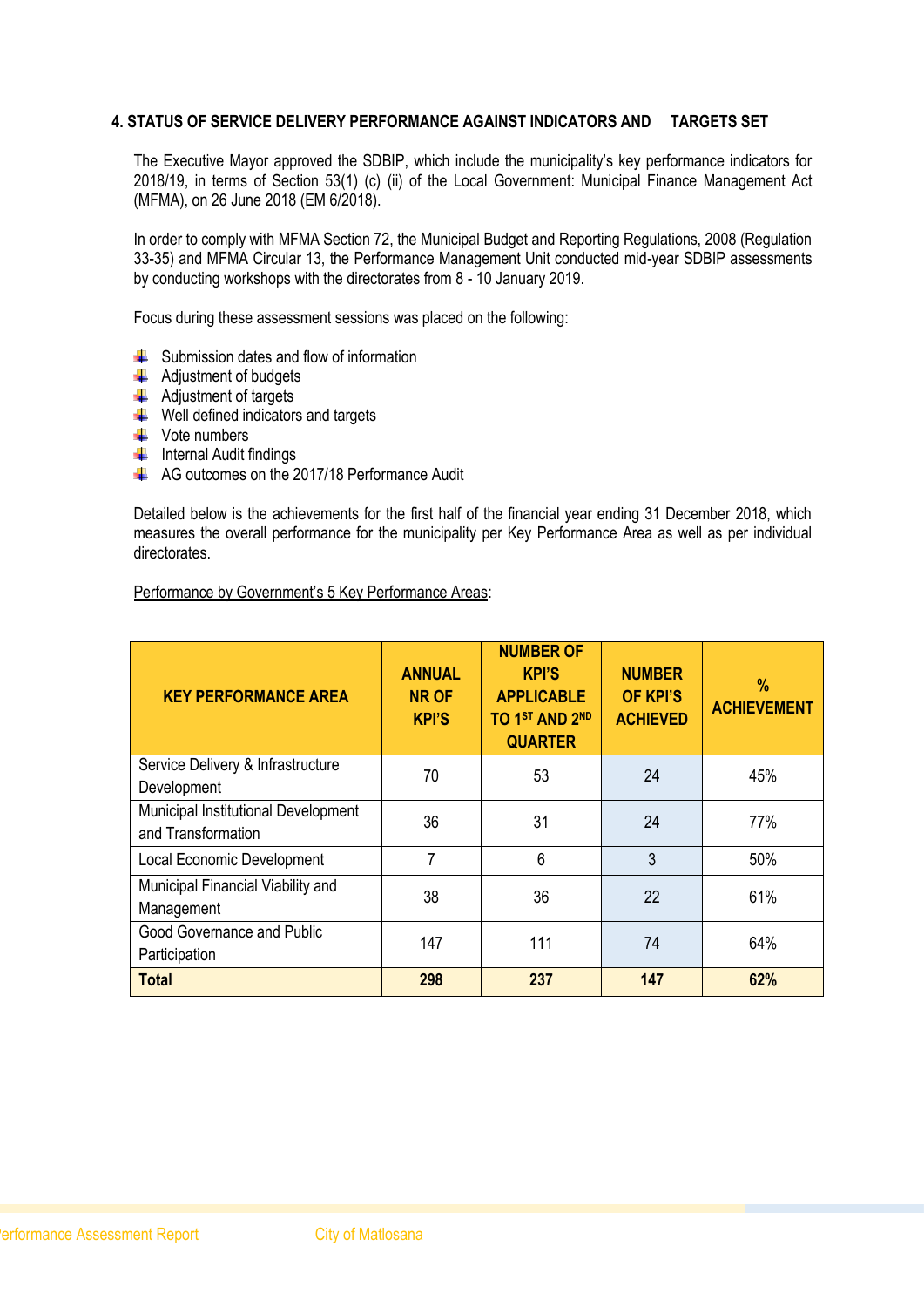#### Performance by the various directorates

| <b>DIRECTORATES</b>                   | <b>ANNUAL</b><br><b>NR OF</b><br><b>KPI'S</b> | <b>NUMBER OF</b><br><b>KPI'S</b><br><b>APPLICABLE</b><br>TO 1ST AND 2ND<br><b>QUARTER</b> | <b>NUMBER OF</b><br><b>KPI'S</b><br><b>ACHIEVED</b> | %<br><b>ACHIEVEMENT</b> |
|---------------------------------------|-----------------------------------------------|-------------------------------------------------------------------------------------------|-----------------------------------------------------|-------------------------|
| Office of the Municipal Manager       | 45                                            | 27                                                                                        | 17                                                  | 63%                     |
| <b>Technical and Infrastructure</b>   | 60                                            | 46                                                                                        | 20                                                  | 43%                     |
| <b>Community Development</b>          | 35                                            | 26                                                                                        | 21                                                  | 81%                     |
| <b>Planning and Human Settlements</b> | 17                                            | 15                                                                                        | 7                                                   | 47%                     |
| Corporate Support                     | 40                                            | 34                                                                                        | 25                                                  | 74%                     |
| <b>Budget and Treasury</b>            | 52                                            | 44                                                                                        | 26                                                  | 59%                     |
| <b>Local Economic Development</b>     | 25                                            | 23                                                                                        | 16                                                  | 73%                     |
| <b>Public Safety</b>                  | 24                                            | 22                                                                                        | 12                                                  | 71%                     |
| <b>Overall Performance</b>            | 298                                           | 237                                                                                       | 147                                                 | 62%                     |



The municipality met 62% - 147 out of the applicable 237 KPI's for the period 1 July 2018 to 31 December 2018, while 38% (90 of 237) of the KPI targets were not achieved at 31 December 2018.

The remainder of the KPI's 61 on the SDBIP out of the total number of 298 KPI's are not applicable for this period and will be reported on in quarters 3 and 4 when they are due.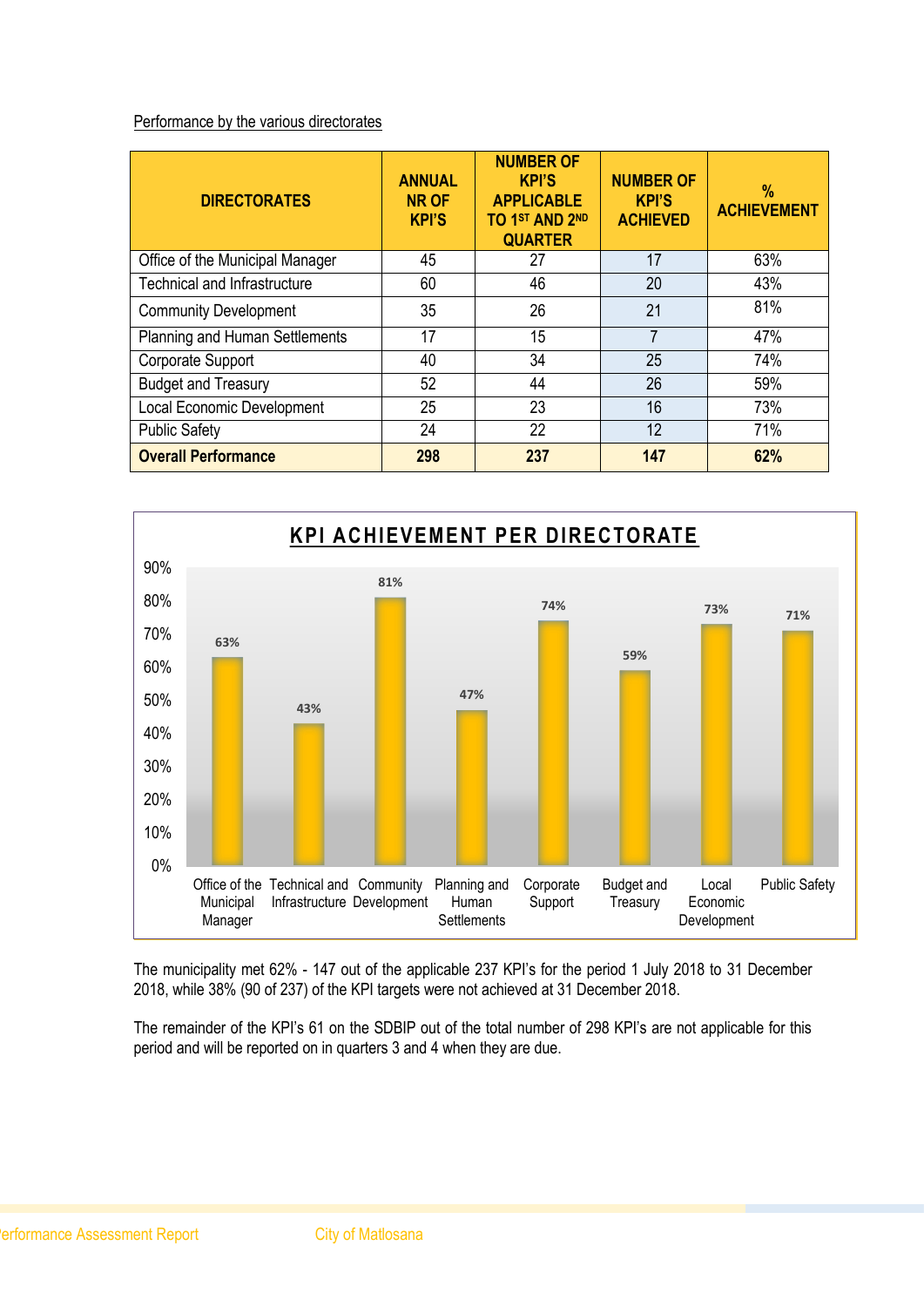#### **5. COMMENTS ON AUDITOR-GENERAL'S OPINION - 2017/18**

We have managed this with the available resources, the municipality had a dedicated team that put in a lot of hard work, and effort into delivering a set of AFS that is credible. The Municipal Manager also took great responsibility in making sure that all departments attended the regular audit readiness and audit steering committee meetings to ensure that the best possible audit outcome could be achieved.

As always, it is important for the municipality to have a mutual benefitting relationship with the Auditor-General. This year we again had a good working relationship with the Auditor- General and we believe we have used all our available resources to address their requests and findings in a timeous manner. We also appreciated their flexibility when we requested additional time to respond as well as their advice where given.

#### **5.1 FINANCIAL PERFORMANCE**

#### **Unqualified**

The Auditor- General expressed the following opinion:

"In my opinion, the financial statements present fairly, in all material respects, the financial position of the City of Matlosana as at 30 June 2018, and its financial performance and cash flows for the year then ended in accordance with the South African Standards of Generally Recognised Accounting Practice (SA standards of GRAP), the requirements of the Municipal Finance Management Act of South Africa, 2003 (Act No. 56 of 2003) (MFMA) and the Division of Revenue Act of South Africa, 2017 (Act No. 3 of 2017) (DoRA)"

Issues raised by the Auditor-General as matters of emphasis will be analyzed to establish its root causes and corrective action plans will be implemented.

#### **5.2 PERFORMANCE MANAGEMENT**

#### **Unqualified**

The Auditor- General expressed the following opinion:

"I performed procedures to determine whether the reported performance information was properly presented and whether performance was consistent with the approved performance planning documents. I performed further procedures to determine whether the indicators and related targets were measurable and relevant, and assessed the reliability of the reported performance information to determine whether it was valid, accurate and complete.

I did not identify any material findings on the usefulness and reliability of the reported performance information on the selected key performance area of the municipality."

#### **6. PROPOSED ADJUSTMENTS**

After careful assessment, it is suggested that the following Key Performance Indicators be adjusted accordingly on the approved 2018/19 Service Delivery Budget and Implementation Plan.

KPI'S to be adjusted on the 2018/19 SDBIP are summarized in the following table: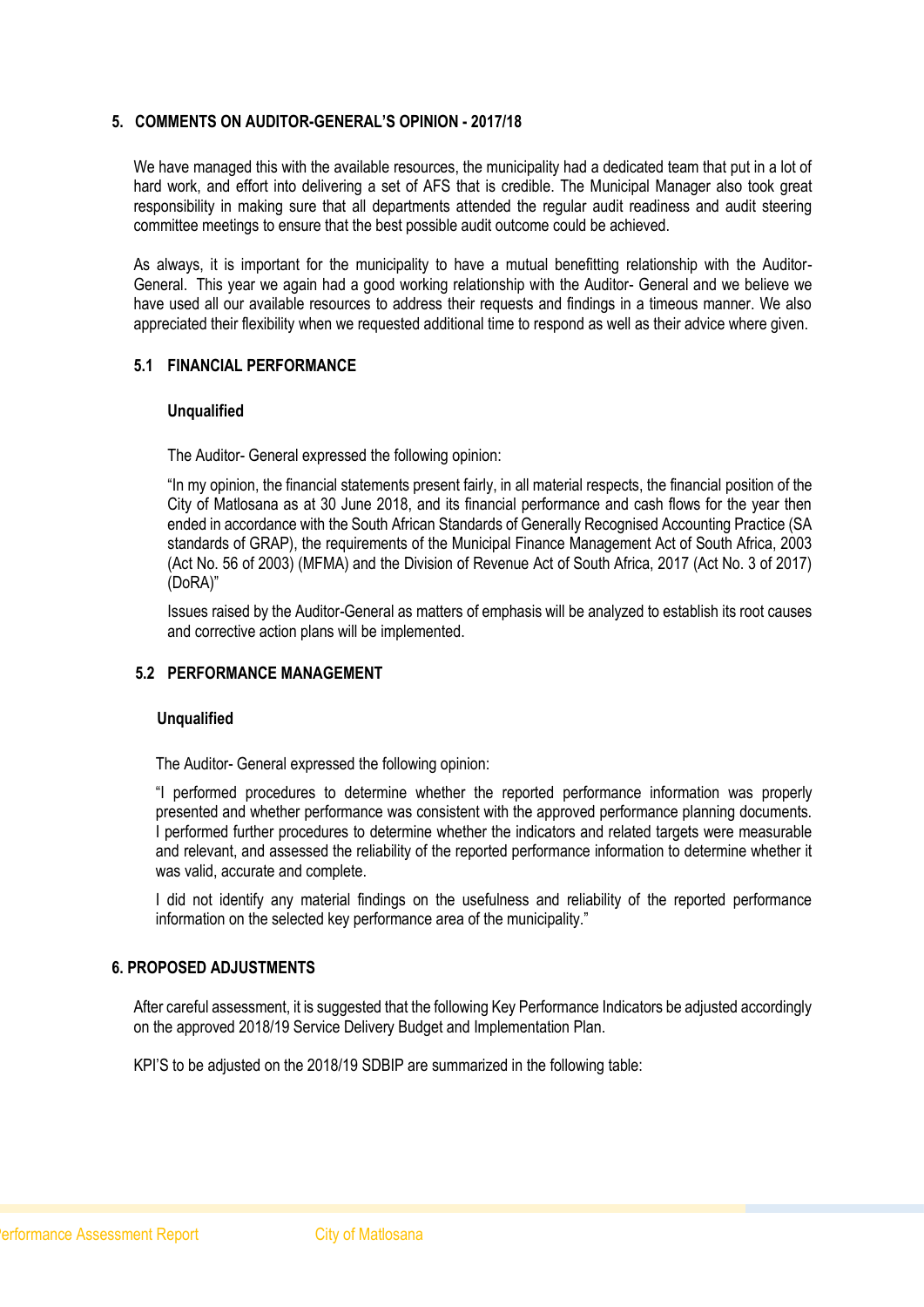## **CURRENT APPROVED KEY PERFORMANCE INDICATORS 2018/19 SDBIP**

### *PROJECTS*

| <b>ITEM</b><br>NR.  | <b>IDP &amp;</b><br><b>BUDGET</b><br><b>LINKAGE /</b><br><b>PROJECT ID.</b> | <b>OBJECTIVE / KEY PERFORMANCE</b><br><b>INDICATORS (KPI) WITH ANNUAL</b><br><b>TARGET</b>                                                                                                                                                                                 | <b>REASON AND SUGGESTIONS FOR</b><br><b>ADJUSTMENT</b>                                                                                                                                                           | <b>ADJUSTED ANNUAL AND / OR</b><br><b>QUARTERLY TARGET</b>                                                                                                                                                                                                                                                                    | <b>ADJUSTED</b><br><b>AMOUNT</b> |
|---------------------|-----------------------------------------------------------------------------|----------------------------------------------------------------------------------------------------------------------------------------------------------------------------------------------------------------------------------------------------------------------------|------------------------------------------------------------------------------------------------------------------------------------------------------------------------------------------------------------------|-------------------------------------------------------------------------------------------------------------------------------------------------------------------------------------------------------------------------------------------------------------------------------------------------------------------------------|----------------------------------|
|                     |                                                                             | <b>KEY PERFORMANCE AREA 1: SERVICE DELIVERY &amp; INFRASTRUCTURE DEVELOPMENT</b>                                                                                                                                                                                           |                                                                                                                                                                                                                  |                                                                                                                                                                                                                                                                                                                               |                                  |
| <b>SECTION: PMU</b> |                                                                             |                                                                                                                                                                                                                                                                            |                                                                                                                                                                                                                  |                                                                                                                                                                                                                                                                                                                               |                                  |
| PMU1                | 45106446020<br>MGC71ZZWM<br>&<br>45106446020<br>MGC37ZZWM                   | Constructing one 3,5 km of 800mm diameter<br>oPVC pipeline for water supply from Midvaal<br>end point to Jouberton and Alabama (Phase<br>1A / B) (Wards 4,5,6) by June 2019<br>R3 842 308 (RO)<br>R29 900 919                                                              | Contractor exceeded the targeted scope of<br>work. The target was under-planned based<br>on phase 1A. Contractor performance<br>benchmarking. Annual and 3rd & 4th quarter<br>targets to be amended accordingly. | Constructing one 5,5 km of 800mm<br>diameter oPVC pipeline and 1.5 km of<br>630mm diameter oPVC pipeline and 27<br>valve chambers for water supply from<br>Midvaal end point to Jouberton and<br>Alabama (Phase 1A / B) (Wards 4,5,6) by<br>June 2019<br>3rd Q: Reduce scope completed.<br>4th Q: R3 842 308 (RO) R29 900 919 | N/A                              |
| PMU <sub>2</sub>    | 75156449420<br>NDC66ZZWM                                                    | Installing a 5,353km (160mm diameter)<br>uPVC sewer network lines; 409 house<br>connections, 370 manholes and upgrading of<br>one existing tralie pump station for the sewer<br>network in Khuma Proper (North East)<br>(Wards 34 & 35) by March 2019.<br>R10 601 986 (RO) | Poor performance by the Contractor as<br>results of disturbances caused by sewage<br>outflows and community disruptions. 3rd & 4th<br>quarter targets to be amended accordingly.                                 | 3rd Q: Excavation, pipe installation of 512<br>m and construction of 12 manholes<br>constructed<br>4th Q: Pressure testing of pipelines.<br>Finalise payments. Project completed.<br>R10 601 986                                                                                                                              | N/A                              |
| PMU3                | 45106446020<br>MGC72ZZWM<br>&<br>45106446020<br>MGC41ZZWM                   | Constructing a 29 shaft lift in preparation of<br>one bulk water 2 Ml pressure tower in<br>Alabama / Manzilpark (Phase 3) (Wards<br>3,4,5 & 8) by June 2019<br>R629 038 (RO)<br>R16 847 565                                                                                | Poor performance by the Contractor as<br>results of disturbances caused by wind and<br>delayed supply of scaffolding. 3rd & 4th<br>quarter targets to be amended accordingly.                                    | 3rd Q: 28 <sup>th</sup> Shaft lift bowl lift 6, Roof slab,<br>chambers and pipework<br>4th Q: Water tightness testing. Finalise<br>payments. Project completed.<br>R629 038 (RO)<br>R16 847 565                                                                                                                               | N/A                              |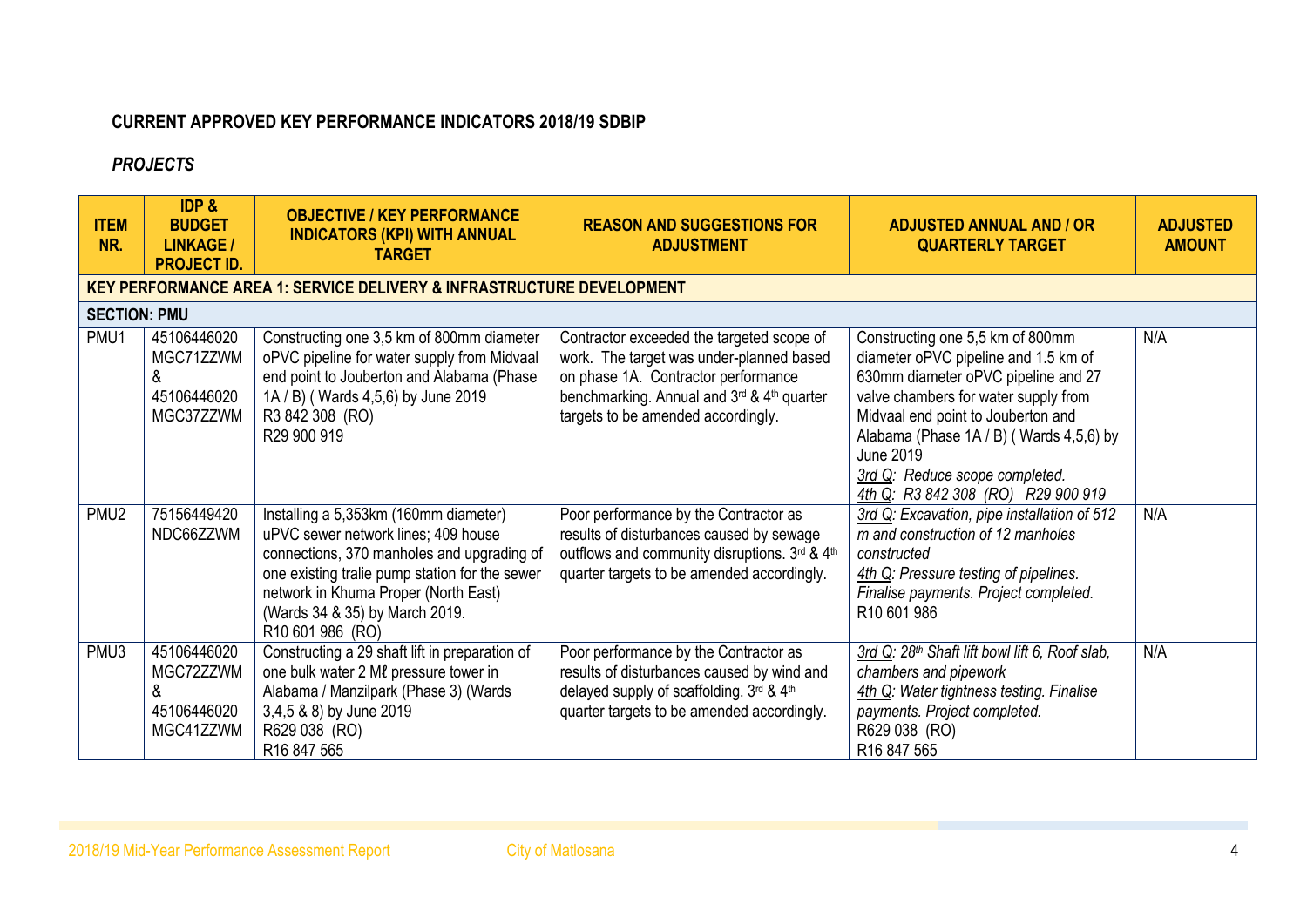| <b>ITEM</b><br>NR.  | IDP &<br><b>BUDGET</b><br><b>LINKAGE /</b><br><b>PROJECT ID.</b> | <b>OBJECTIVE / KEY PERFORMANCE</b><br><b>INDICATORS (KPI) WITH ANNUAL</b><br><b>TARGET</b>                                                                                                                                                | <b>REASON AND SUGGESTIONS FOR</b><br><b>ADJUSTMENT</b>                                                                                                                          | <b>ADJUSTED ANNUAL AND / OR</b><br><b>QUARTERLY TARGET</b>                                                                                                                                                                                                                                                                                                                                                                                                                        | <b>ADJUSTED</b><br><b>AMOUNT</b> |
|---------------------|------------------------------------------------------------------|-------------------------------------------------------------------------------------------------------------------------------------------------------------------------------------------------------------------------------------------|---------------------------------------------------------------------------------------------------------------------------------------------------------------------------------|-----------------------------------------------------------------------------------------------------------------------------------------------------------------------------------------------------------------------------------------------------------------------------------------------------------------------------------------------------------------------------------------------------------------------------------------------------------------------------------|----------------------------------|
|                     |                                                                  | <b>KEY PERFORMANCE AREA 1: SERVICE DELIVERY &amp; INFRASTRUCTURE DEVELOPMENT</b>                                                                                                                                                          |                                                                                                                                                                                 |                                                                                                                                                                                                                                                                                                                                                                                                                                                                                   |                                  |
| <b>SECTION: PMU</b> |                                                                  |                                                                                                                                                                                                                                           |                                                                                                                                                                                 |                                                                                                                                                                                                                                                                                                                                                                                                                                                                                   |                                  |
| PMU4                | 75156449420<br>MGC24ZZ16                                         | Upgrading and connection to the waste<br>water treatment plant in Alabama /Jouberton<br>(Ext 19) (Wards 5 & 11) by March 2019<br>R540 509                                                                                                 | Project completed. Only few payments still<br>outstanding. Final payments will be done in<br>3rd quarter. Annual and 3rd & 4th quarter<br>targets to be amended accordingly.    | March 2019<br>3rd Q: Finalize payments. Project<br>R540 509<br>completed.<br>$4th Q: -$                                                                                                                                                                                                                                                                                                                                                                                           | N/A                              |
| PMU <sub>5</sub>    | 40256472420<br>MGC23ZZWM                                         | Paving of 1.03km taxi route and constructing<br>1.03km of storm-water draingage in Tigane<br>(Phase 8B) at M Angelo, N Nduma, P<br>Kaseeme, A Lembede, M Luther, S Plaatjie,<br>J Dube and Malolo streets by June 2019<br>R1 177 129 (RO) | Project completed ahead of planned target.<br>Final payments will be done in 3 <sup>rd</sup> quarter.<br>Annual and 3rd & 4th quarter targets to be<br>amended accordingly.     | March 2019<br>3rd Q: Finalize payments. Project<br>completed. R1 177 129<br>$4th Q: -$                                                                                                                                                                                                                                                                                                                                                                                            | N/A                              |
| PMU6                | 4025647240M<br>GC67ZZWM                                          | Paving of 1.191 km taxi route and<br>constructing 1.191 km of storm-water<br>draingage in Khuma (Phase 8B) at<br>Mguduza, Bafokeng and Masalele streets by<br>June 2019 - R457 612 (RO)                                                   | Project completed ahead of planned target.<br>Final payments will be done in 3rd quarter<br>Annual and $3^{rd}$ & 4 <sup>th</sup> quarter targets to be<br>amended accordingly. | March 2019<br>3rd Q: Finalize payments. Project<br>completed.<br>R457 612<br>(RO)<br>$4th Q -$                                                                                                                                                                                                                                                                                                                                                                                    | N/A                              |
| PMU7                | 3020645020M<br>GC19ZZWM &<br>30206473520<br>MGC19ZZ09            | Constructing a multi-purpose hall, sport /<br>athletic track field and total internal services<br>at the Khuma Sports Complex according to<br>the implementation plan by June 2019<br>R1 333 282 (RO)<br>R12 000 000                      | Limited capacity of the contractor led to<br>delays in completion of targeted activities.<br>Annual and 3rd & 4th quarter targets to be<br>amended accordingly.                 | Constructing a Guard House, perimeter<br>fence, sport / athletic track field layer works<br>and storm-water drainage at the Khuma<br>Sports Complex according to the<br>implementation plan by June 2019<br>3rd Q: 480 m perimeter fence, 570 m of<br>storm-water drainage and Sports field and<br>track earthworks rip and re-compact<br>4th Q: - Building works of the guardhouse,<br>Sports field and track layer works and<br>drainage system.<br>R1 333 282 (RO) R12 000 000 | N/A                              |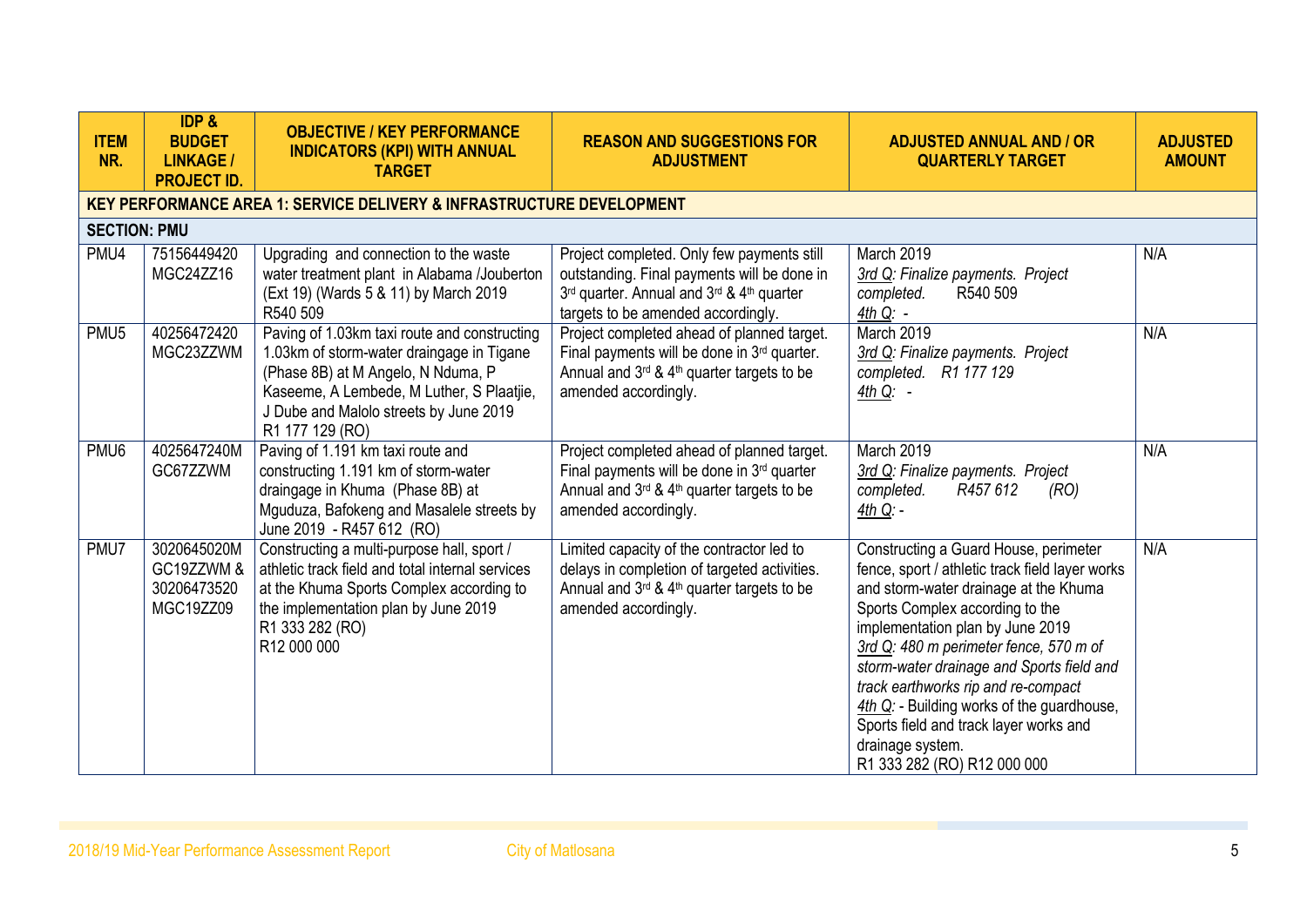| <b>ITEM</b><br>NR.  | <b>IDP &amp;</b><br><b>BUDGET</b><br><b>LINKAGE /</b><br><b>PROJECT ID.</b>         | <b>OBJECTIVE / KEY PERFORMANCE</b><br><b>INDICATORS (KPI) WITH ANNUAL</b><br><b>TARGET</b>                                                                                                                                                                                          | <b>REASON AND SUGGESTIONS FOR</b><br><b>ADJUSTMENT</b>                                                                                                                          | <b>ADJUSTED ANNUAL AND / OR</b><br><b>QUARTERLY TARGET</b>                                                                                                                                                                                                                                          | <b>ADJUSTED</b><br><b>AMOUNT</b> |
|---------------------|-------------------------------------------------------------------------------------|-------------------------------------------------------------------------------------------------------------------------------------------------------------------------------------------------------------------------------------------------------------------------------------|---------------------------------------------------------------------------------------------------------------------------------------------------------------------------------|-----------------------------------------------------------------------------------------------------------------------------------------------------------------------------------------------------------------------------------------------------------------------------------------------------|----------------------------------|
|                     |                                                                                     | <b>KEY PERFORMANCE AREA 1: SERVICE DELIVERY &amp; INFRASTRUCTURE DEVELOPMENT</b>                                                                                                                                                                                                    |                                                                                                                                                                                 |                                                                                                                                                                                                                                                                                                     |                                  |
| <b>SECTION: PMU</b> |                                                                                     |                                                                                                                                                                                                                                                                                     |                                                                                                                                                                                 |                                                                                                                                                                                                                                                                                                     |                                  |
| PMU8                | 40256472420<br>MGC73ZZWM<br>&<br>40256472420<br>MGC22ZZWM                           | Paving of 1,8 Km of Monare and Leopelwane<br>street (density test of sub-base layer<br>included) with 80mm DDZ interlocking paving<br>blocks in Kanana (ward 20, 25 & 27) by<br>December 2018<br>R1 069 277 (RO) R4 116 755                                                         | Project completed. Only few payments still<br>outstanding. Final payments will be done in<br>3rd quarter. Annual and 3rd & 4th quarter<br>targets to be amended accordingly.    | March 2019<br>3rd Q: Finalize payments. Project<br>completed. R1 069 277 (RO) R4 116 755<br>4th Q: -                                                                                                                                                                                                | N/A                              |
| PMU9                | 40256472420<br>MGC21ZZWM                                                            | Construction of 2,93 km paved road (1.75km)<br>of Lebaleng road and 1,18 km of Mpiseka<br>road) and 2.751 km sub surface storm-water<br>drainage system in Jouberton Ext 24 (Phase<br>8)(Ward 12) by June 2019<br>R 14 098 802                                                      | Poor performance by the Contractor and<br>misalignment of the targets with the<br>Contractor's programme of Works. 3rd & 4th<br>quarter targets to be amended accordingly.      | 3rd Q: Construction of 2.93 km of sub-base<br>layer and 2.33 km of sub-surface<br>stormwater drainage in Lebaleng and<br>Mpiseka roads.<br>4th Q: Laying of 2,93 km paving bricks,<br>complete road markings and signage on<br>both Lebaleng and Mpiseka streets.<br>Project completed. R14 098 802 | N/A                              |
| PMU10               | 45106446020<br>NDC39ZZ32;<br>55106433020<br>NDC08ZZ32 &<br>75156449420<br>NDC45ZZ32 | Designing 4 internal services infrastructure<br>plans (1,85 km internal services - roads,<br>storm-water drainage, water reticulation,<br>sewer network and street lighting) for the<br>proposed Jouberton / Alabama Precinct<br>development by June 2019<br>R <sub>2</sub> 888 926 | Inadequate funding and prioritization of bulk<br>services resulted in the revision of<br>programme of works. Annual and 3rd & 4th<br>quarter targets to be amended accordingly. | $3rd$ Q: $-$<br>4th Q: internal services-, storm-water<br>drainage - 420 m of 600mm diameter<br>class 100 D pipe, Water Reticulation -1<br>520 m of 160 mm diameter uPVC pipe<br>R <sub>2</sub> 888926                                                                                              | N/A                              |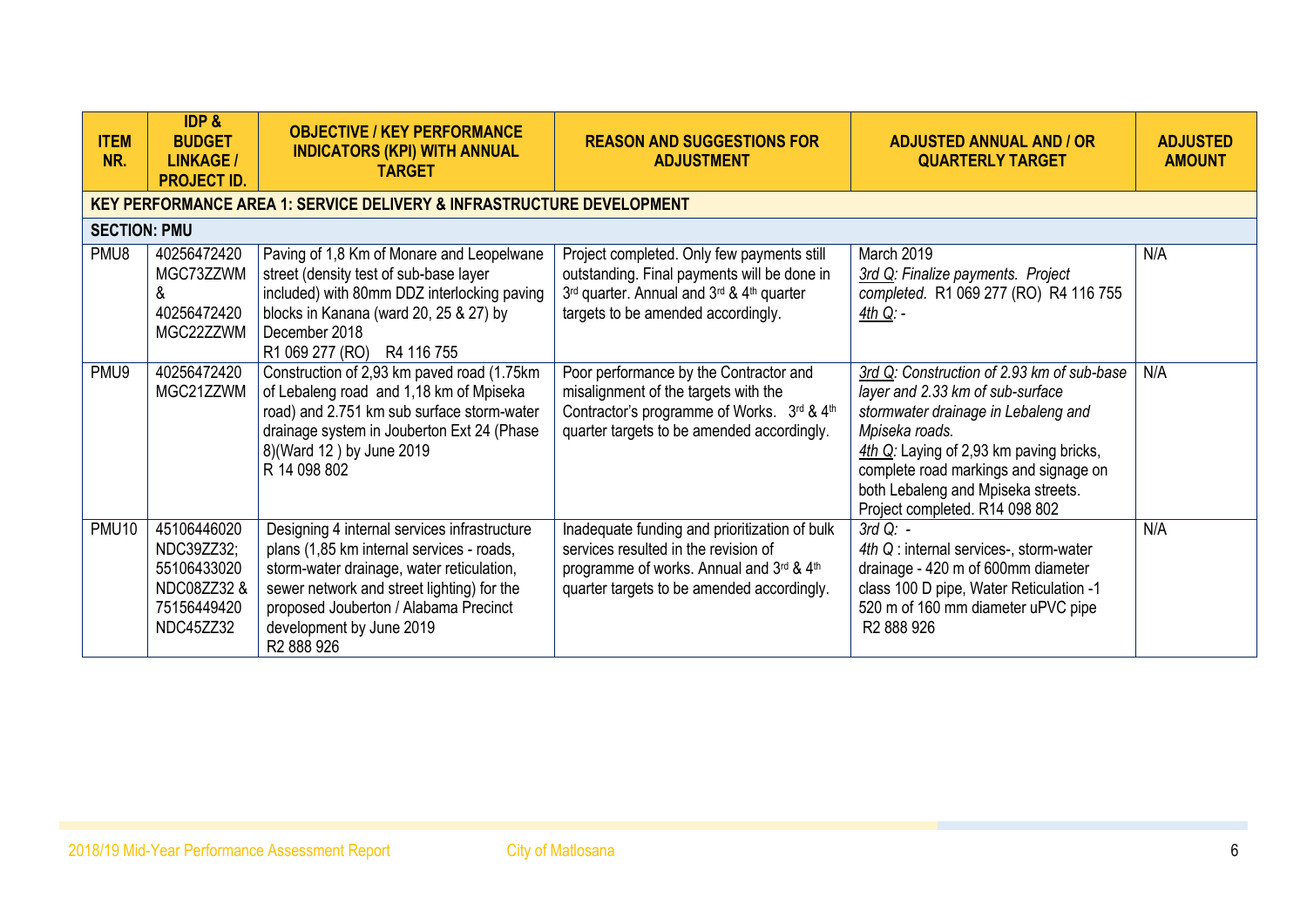| <b>ITEM</b><br>NR.  | <b>IDP &amp;</b><br><b>BUDGET</b><br><b>LINKAGE /</b><br><b>PROJECT ID.</b>         | <b>OBJECTIVE / KEY PERFORMANCE</b><br><b>INDICATORS (KPI) WITH ANNUAL</b><br><b>TARGET</b>                                                                                                                                                                                                                                                                                                                                                         | <b>REASON AND SUGGESTIONS FOR</b><br><b>ADJUSTMENT</b>                                                                                                                          | <b>ADJUSTED ANNUAL AND / OR</b><br><b>QUARTERLY TARGET</b>                                                                                                                                                                                                                                                                                                                                                                                                                                                                                                                                                                        | <b>ADJUSTED</b><br><b>AMOUNT</b> |
|---------------------|-------------------------------------------------------------------------------------|----------------------------------------------------------------------------------------------------------------------------------------------------------------------------------------------------------------------------------------------------------------------------------------------------------------------------------------------------------------------------------------------------------------------------------------------------|---------------------------------------------------------------------------------------------------------------------------------------------------------------------------------|-----------------------------------------------------------------------------------------------------------------------------------------------------------------------------------------------------------------------------------------------------------------------------------------------------------------------------------------------------------------------------------------------------------------------------------------------------------------------------------------------------------------------------------------------------------------------------------------------------------------------------------|----------------------------------|
|                     |                                                                                     | <b>KEY PERFORMANCE AREA 1: SERVICE DELIVERY &amp; INFRASTRUCTURE DEVELOPMENT</b>                                                                                                                                                                                                                                                                                                                                                                   |                                                                                                                                                                                 |                                                                                                                                                                                                                                                                                                                                                                                                                                                                                                                                                                                                                                   |                                  |
| <b>SECTION: PMU</b> |                                                                                     |                                                                                                                                                                                                                                                                                                                                                                                                                                                    |                                                                                                                                                                                 |                                                                                                                                                                                                                                                                                                                                                                                                                                                                                                                                                                                                                                   |                                  |
| <b>PMU11</b>        | 45106446020<br>NDC39ZZ32;<br>55106433020<br>NDC08ZZ32 &<br>75156449420<br>NDC45ZZ32 | Constructing 1 switching station in Jouberton<br>/ Alabama precinct, constructing an<br>underground _ km 11 KV electrical cable<br>from the Manzilpark substation to the<br>precinct electrical switching substation in<br>Jouberton and construction lift shafts 1 - 10<br>of a 2 ML pressure tower (new bulk service)<br>for the proposed Jouberton / Alabama<br>precinct development (wards 3, 4, 5 & 37) by<br><b>June 2019</b><br>R45 596 074 | Inadequate funding and prioritization of bulk<br>services resulted in the revision of<br>programme of works. Annual and 3rd & 4th<br>quarter targets to be amended accordingly. | Installation of 6 km 11 KV underground<br>electrical cable from the Manzilpark<br>substation to the precinct electrical<br>switching substation in Jouberton, Supply<br>and laying of 765m of 355mm diameter<br>uPVC pipe and construction lift shafts 1 -<br>14 of a 2 ML pressure tower (new bulk<br>service) for the proposed Jouberton /<br>Alabama precinct development (wards 3,<br>4, 5 & 37) by June 2019<br>3rd Q: Supply and laying of 765m of<br>355mm diameter uPVC pipe, Casting of<br>footing and lift 1 to 5 of a 2 MI pressure<br>tower<br>4th Q: Casting of lift 6 to 14 of a 2 MI<br>pressure tower R45 596 074 | N/A                              |
| PMU <sub>13</sub>   |                                                                                     | Retrofitting 1 555 conventional street lights<br>with LED lights by June 2019<br>R7 000 000                                                                                                                                                                                                                                                                                                                                                        | Due to tender not awarded, the number of<br>lights by be amended after the tender is<br>finalized. Annual and 3rd & 4th quarter targets<br>to be amended accordingly.           | Retrofitting XXX conventional street lights<br>3rd Q: Appointment of contractors<br>4th Q: xx Conventional street lights<br>replaced with LED lights<br>R7 000 000                                                                                                                                                                                                                                                                                                                                                                                                                                                                | N/A                              |
| <b>PMU14</b>        | 55106433020<br>MGC44ZZWM                                                            | Replacing 5 obsolete high mast lights in<br>Khuma Proper (Wards 31, 34 & 39) (Phase<br>1) by June 2019<br>R1 500 000                                                                                                                                                                                                                                                                                                                               | No responsive bidders to tender. Tender re-<br>advertised. 3 <sup>rd</sup> & 4 <sup>th</sup> quarter targets to be<br>amended accordingly.                                      | 3rd Q: Appointment of contractors<br>4th Q: Erection of steel structures and<br>energizing completed. 5 High mast light<br>replaced - electrical reticulation and<br>commission R1 500 000                                                                                                                                                                                                                                                                                                                                                                                                                                        | N/A                              |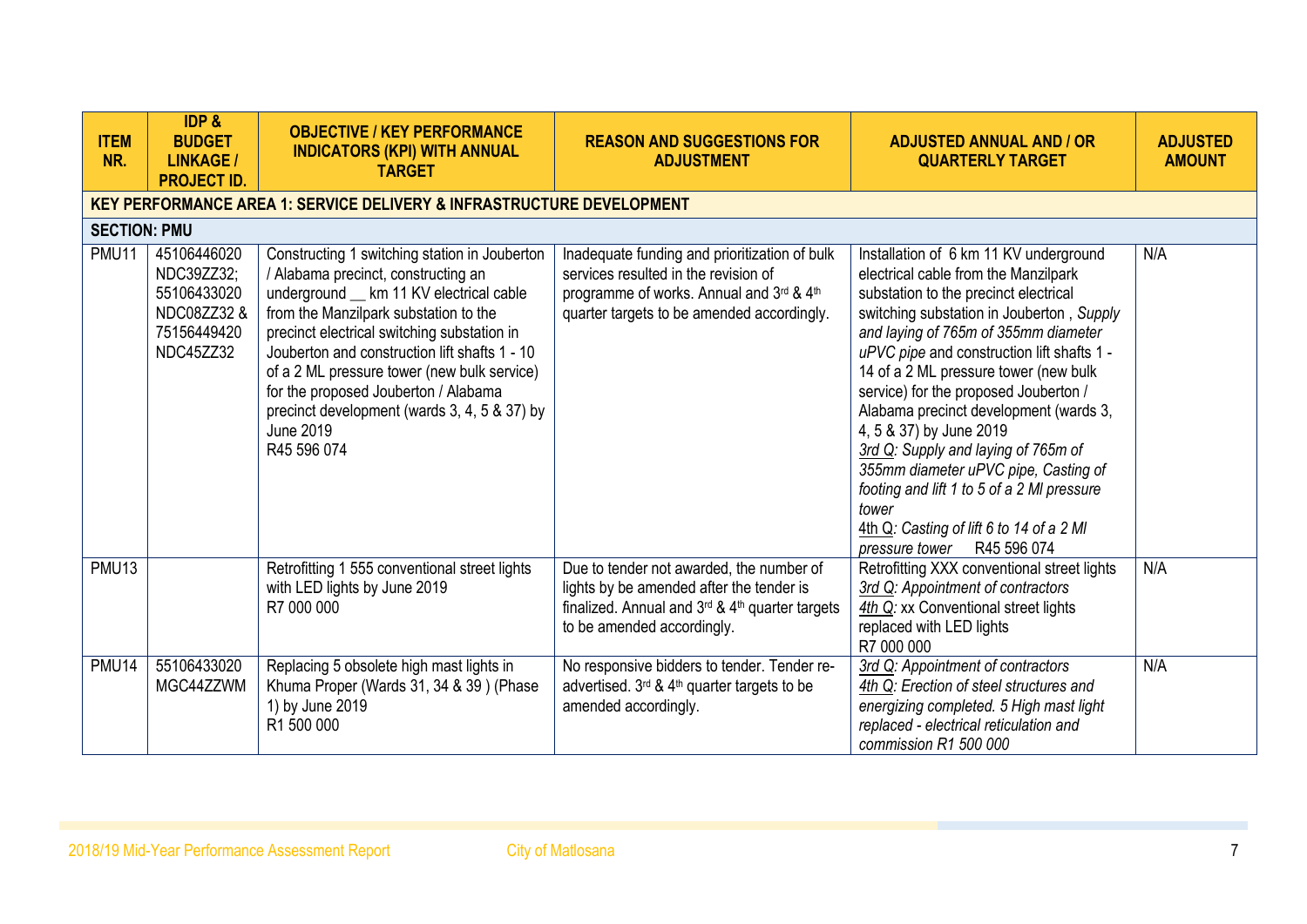| <b>ITEM</b><br>NR.  | IDP &<br><b>BUDGET</b><br><b>LINKAGE /</b><br><b>PROJECT ID.</b> | <b>OBJECTIVE / KEY PERFORMANCE</b><br><b>INDICATORS (KPI) WITH ANNUAL</b><br><b>TARGET</b>                                                                        | <b>REASON AND SUGGESTIONS FOR</b><br><b>ADJUSTMENT</b>                                                                                                                                          | <b>ADJUSTED ANNUAL AND / OR</b><br><b>QUARTERLY TARGET</b>                                                                                                                                                                                                                                                                                                                                                                                                                                                               | <b>ADJUSTED</b><br><b>AMOUNT</b> |
|---------------------|------------------------------------------------------------------|-------------------------------------------------------------------------------------------------------------------------------------------------------------------|-------------------------------------------------------------------------------------------------------------------------------------------------------------------------------------------------|--------------------------------------------------------------------------------------------------------------------------------------------------------------------------------------------------------------------------------------------------------------------------------------------------------------------------------------------------------------------------------------------------------------------------------------------------------------------------------------------------------------------------|----------------------------------|
|                     |                                                                  | <b>KEY PERFORMANCE AREA 1: SERVICE DELIVERY &amp; INFRASTRUCTURE DEVELOPMENT</b>                                                                                  |                                                                                                                                                                                                 |                                                                                                                                                                                                                                                                                                                                                                                                                                                                                                                          |                                  |
| <b>SECTION: PMU</b> |                                                                  |                                                                                                                                                                   |                                                                                                                                                                                                 |                                                                                                                                                                                                                                                                                                                                                                                                                                                                                                                          |                                  |
| <b>PMU12</b>        | 75156449420<br>WGC48ZZWM                                         | Refurbishing 7 units at the Klerksdorp Waste<br>Water Treatment Plant according the<br>programme by June 2019<br>R17 000 000                                      | Due to tender award delays, the targeted<br>activities be amended according to the<br>Contractor's programme. Annual and 3rd &<br>4 <sup>th</sup> quarter targets to be amended<br>accordingly. | Refurbishing of inlet works, primary settling<br>tanks, aeration basin, clarifiers, disludge<br>pump-station, chlorination equipment of<br>the Klerksdorp Waste Water Treatment<br>Plant according to programme by June<br>2019.<br>3rd Q: Manufacture, Remove, Supply and<br>Install Equipment - inlet works; primary<br>settling tanks; aeration basin; clarifiers and<br>disludge pump-station<br>4th Q: Manufacture, remove, supply and<br>install equipment - chlorination equipment<br>and cleaning<br>R17 000 000 | N/A                              |
| <b>PMU15</b>        | 55106433020<br>MGC43ZZWM                                         | Replacing 8 obsolete high mast lights in<br>Kanana (Wards 23 - 27) (Phase 1) by June<br>2019<br>R2 400 000                                                        | No responsive bidders to tender. Tender re-<br>advertised. 3 <sup>rd</sup> & 4 <sup>th</sup> quarter targets to be<br>amended accordingly.                                                      | 3rd Q: Appointment of contractors<br>4th Q: Erection of steel structures and<br>energizing completed. 8 High mast light<br>replaced - electrical reticulation and<br>commission<br>R2 400 000                                                                                                                                                                                                                                                                                                                            | N/A                              |
| <b>PMU16</b>        | 551064304201<br>NC42ZZWM                                         | Constructing 2km loop-in-loop-out new 88<br>kV medium voltage line, primary and<br>secondary plant at Alabama substation<br>(Phase 3) by June 2019<br>R22 000 000 | No responsive bidders to tender. Tender re-<br>advertised. 3rd & 4th quarter targets to be<br>amended accordingly.                                                                              | 3rd Q: Appointment of contractors<br>4th Q: 2km loop-in-loop-out new 88 kV<br>medium voltage line constructed, Primary<br>and secondary plant completed. Testing<br>and Commissioning<br>R22 000 000                                                                                                                                                                                                                                                                                                                     | N/A                              |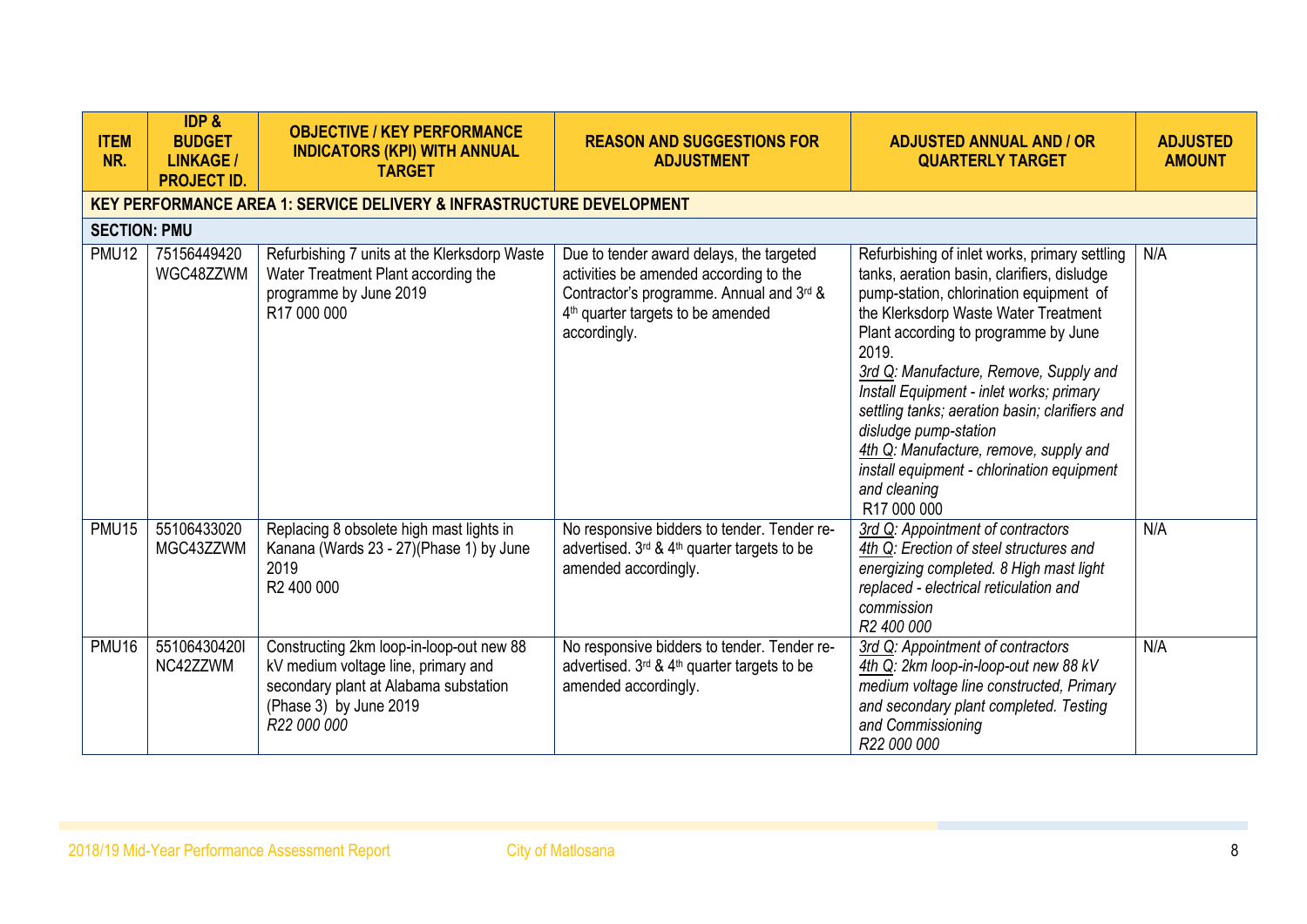| <b>ITEM</b><br>NR.  | <b>IDP &amp;</b><br><b>BUDGET</b><br><b>LINKAGE /</b><br><b>PROJECT ID.</b> | <b>OBJECTIVE / KEY PERFORMANCE</b><br><b>INDICATORS (KPI) WITH ANNUAL</b><br><b>TARGET</b>                      | <b>REASON AND SUGGESTIONS FOR</b><br><b>ADJUSTMENT</b>                                                                                                                                                                                                                                                                                                   | <b>ADJUSTED ANNUAL AND / OR</b><br><b>QUARTERLY TARGET</b>                                                                                                                                                                                                                  | <b>ADJUSTED</b><br><b>AMOUNT</b> |
|---------------------|-----------------------------------------------------------------------------|-----------------------------------------------------------------------------------------------------------------|----------------------------------------------------------------------------------------------------------------------------------------------------------------------------------------------------------------------------------------------------------------------------------------------------------------------------------------------------------|-----------------------------------------------------------------------------------------------------------------------------------------------------------------------------------------------------------------------------------------------------------------------------|----------------------------------|
|                     |                                                                             | <b>KEY PERFORMANCE AREA 1: SERVICE DELIVERY &amp; INFRASTRUCTURE DEVELOPMENT</b>                                |                                                                                                                                                                                                                                                                                                                                                          |                                                                                                                                                                                                                                                                             |                                  |
|                     |                                                                             | <b>DIRECTORATE: TECHNICAL AND INFRASTRUCTURE</b>                                                                |                                                                                                                                                                                                                                                                                                                                                          |                                                                                                                                                                                                                                                                             |                                  |
| <b>SECTION: PMU</b> |                                                                             |                                                                                                                 |                                                                                                                                                                                                                                                                                                                                                          |                                                                                                                                                                                                                                                                             |                                  |
| PMU17               | 55106456020<br>CFC60ZZWM                                                    | Supplying of 65 anti-tampering pillar boxes<br>by June 2019<br>R <sub>2</sub> 000 000                           | Lack of planning. The anti-tampering pillar-<br>boxes will be installed by the service<br>provider also. 3rd & 4 <sup>th</sup> quarter targets to be<br>amended accordingly. Due to tender not<br>awarded, the number of pillar-boxes be<br>amended after the tender is finalized. Annual<br>and 3rd & 4th quarter targets to be amended<br>accordingly. | Supplying and installing of xx anti-<br>tampering pillar boxes by June 2019<br>3rd Q: Procurement of xx anti-tampering<br>anti-tampering pillar boxes<br>4th Q: Supply and installation of xx anti-<br>tampering pillar boxes - Project completed<br>R <sub>2</sub> 000 000 | N/A                              |
| <b>PMU18</b>        | 55106456020<br>CFC61ZZWM                                                    | Replacing 1 capacitor bank at the munic<br>substation in Klerksdorp by December 2018<br>R1 000 000              | Lack of planning. 3rd & 4th quarter targets to<br>be amended accordingly. Annual and 3rd &<br>4 <sup>th</sup> quarter targets to be amended<br>accordingly.                                                                                                                                                                                              | Replacing 1 capacitor bank at the munic<br>substation in Klerksdorp by June 2019<br>3rd Q: Procurement of 1 capacitor bank<br>4th Q: Supply, install and commission of 1<br>capacitor bank. Project completed<br>R1 000 000                                                 | N/A                              |
|                     |                                                                             | <b>KEY PERFORMANCE AREA 1: SERVICE DELIVERY &amp; INFRASTRUCTURE DEVELOPMENT</b>                                |                                                                                                                                                                                                                                                                                                                                                          |                                                                                                                                                                                                                                                                             |                                  |
|                     |                                                                             | DIRECTORATE: TECHNICAL AND INFRASTRUCTURE                                                                       |                                                                                                                                                                                                                                                                                                                                                          |                                                                                                                                                                                                                                                                             |                                  |
| <b>SECTION: PMU</b> |                                                                             |                                                                                                                 |                                                                                                                                                                                                                                                                                                                                                          |                                                                                                                                                                                                                                                                             |                                  |
| MM1                 |                                                                             | Spending of MIG grants (NDPG, WMIG,<br>EEDSM & DME included) allocated to the<br>City of Matlosana by June 2019 | MM1 & MM2 budget are reported together<br>and therefore MM1 needed to be combined<br>with MM2                                                                                                                                                                                                                                                            | Spending of MIG grants (NDPG, WMIG,<br>EEDSM; DME & roll-overs included)<br>allocated to the City of Matlosana by June<br>2019                                                                                                                                              |                                  |
| MM <sub>2</sub>     |                                                                             | Spending of MIG roll-over grants allocated<br>to the City of Matlosana by June 2019<br>R39 707 850              | MM1 & MM2 budget are reported together<br>and therefore MM2 cannot be reported<br>correctly. The KPI needed to be removed<br>from the SDBIP                                                                                                                                                                                                              | Removed                                                                                                                                                                                                                                                                     |                                  |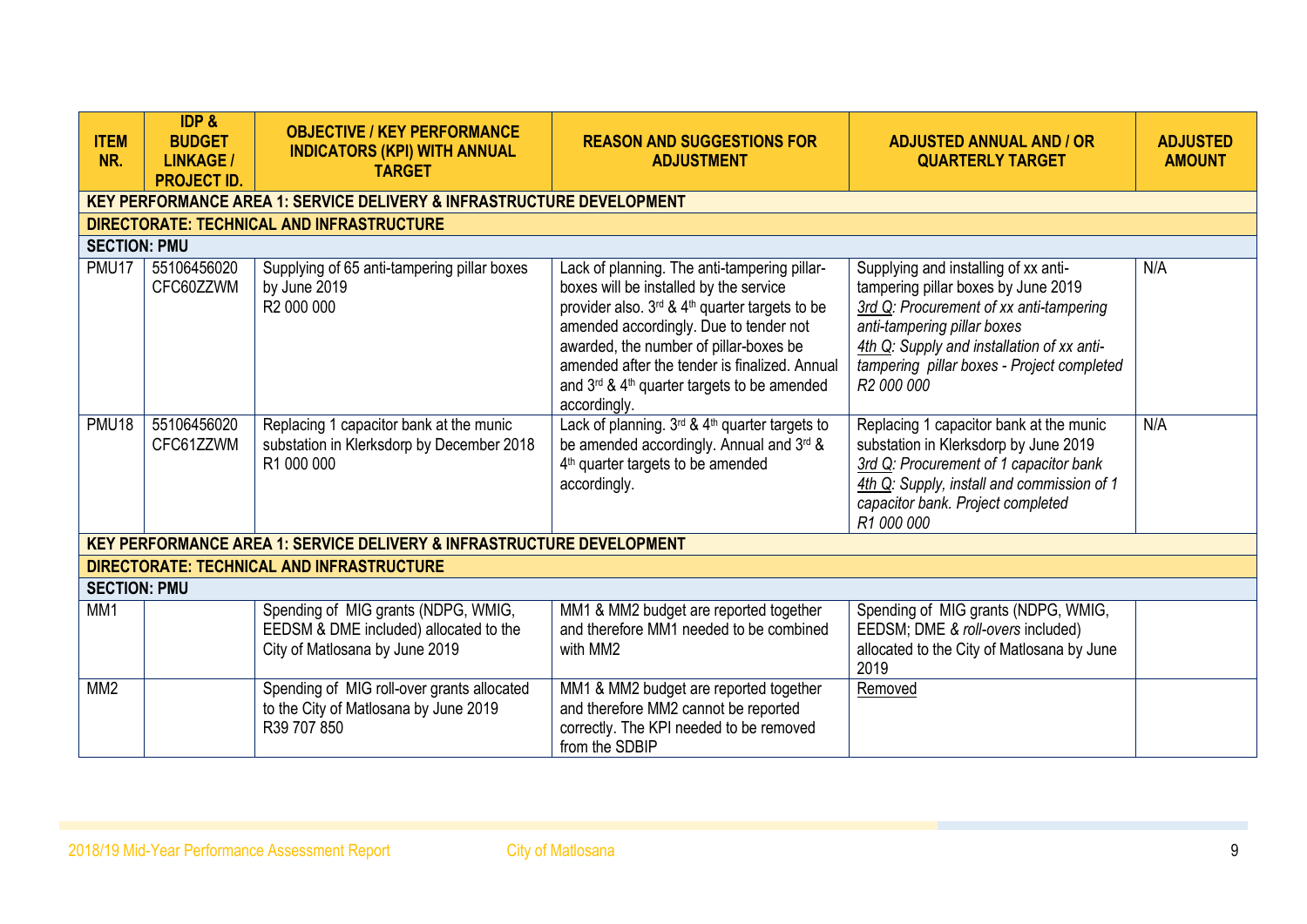### *OPERATIONAL OFFICE OF THE MUNICIPAL MANAGER*

| <b>ITEM</b><br>NR.   | <b>IDP &amp;</b><br><b>BUDGET</b><br><b>LINKAGE /</b><br><b>PROJECT ID.</b> | <b>OBJECTIVE / KEY PERFORMANCE</b><br><b>INDICATORS (KPI) WITH ANNUAL</b><br><b>TARGET</b>                                                                                                      | <b>REASON AND SUGGESTIONS FOR</b><br><b>ADJUSTMENT</b>                                                                                                                                                                       | <b>ADJUSTED ANNUAL AND / OR</b><br><b>QUARTERLY TARGET</b>                                                                                                                                                                               | <b>ADJUSTED</b><br><b>AMOUNT</b> |
|----------------------|-----------------------------------------------------------------------------|-------------------------------------------------------------------------------------------------------------------------------------------------------------------------------------------------|------------------------------------------------------------------------------------------------------------------------------------------------------------------------------------------------------------------------------|------------------------------------------------------------------------------------------------------------------------------------------------------------------------------------------------------------------------------------------|----------------------------------|
|                      |                                                                             | <b>KEY PERFORMANCE AREA 2: MUNICIPAL INSTITUTIONAL DEVELOPMENT AND TRANSFORMATION</b>                                                                                                           |                                                                                                                                                                                                                              |                                                                                                                                                                                                                                          |                                  |
|                      | <b>SECTION: Internal Audit</b>                                              |                                                                                                                                                                                                 |                                                                                                                                                                                                                              |                                                                                                                                                                                                                                          |                                  |
| IA7                  | N/A                                                                         | Performing 1 peer-to-peer quality assurance<br>and improvement programme to be<br>submitted to MM and AC by June 2019<br>R <sub>0</sub>                                                         | The section is struggling to get auditors to<br>perform to peer-to-peer quality assurance<br>review. The KPI to be removed from the<br>SDBIP.                                                                                | Removed                                                                                                                                                                                                                                  | N/A                              |
|                      |                                                                             | <b>KEY PERFORMANCE AREA 1: GOOD GOVERNANCE AND PUBLIC PARTICIPATION</b>                                                                                                                         |                                                                                                                                                                                                                              |                                                                                                                                                                                                                                          |                                  |
| <b>SECTION: MPAC</b> |                                                                             |                                                                                                                                                                                                 |                                                                                                                                                                                                                              |                                                                                                                                                                                                                                          |                                  |
| MPAC1                | N/A                                                                         | Conducting 35 public participation (s 79)<br>meetings to monitor the performance and<br>financial situation in the City of Matlosana by<br><b>June 2019</b>                                     | MPAC meetings postponed due to<br>unforeseen circumstances. Annual target will<br>not be achieved and need to be decreased<br>to 30 MPAC meetings. Annual target to be<br>amended accordingly.                               | Conducting 30 MPAC meetings (s 79) to<br>monitor the performance and financial<br>situation in the City of Matlosana by June<br>2019                                                                                                     | N/A                              |
| MPAC2                | N/A                                                                         | Conducting 15 section 32 meetings to<br>investigate unauthorised, irregular, fruitless<br>and wasteful expenditure of the<br>municipality's performance and financial<br>situation by June 2019 | Mandate by Council to further investigate<br>Irregular expenditure. Council Res<br>CC66/2018. Annual target to be increased to<br>18 section 32 meetings. Annual and 3rd & 4th<br>quarter targets to be amended accordingly. | Conducting 22 section 32 meetings to<br>investigate unauthorised, irregular, fruitless<br>and wasteful expenditure of the<br>municipality's performance<br>and financial situation by June 2019<br>3rd Q: 2 Meeting<br>4th Q: 2 Meetings | N/A                              |
| MPAC <sub>3</sub>    | N/A                                                                         | Issuing 10 MPAC progress reports to council<br>which assess the efficiency and<br>effectiveness of performance and finances<br>achieved by Council by June 2019                                 | KPI includes all reports and not limited to<br>progress reports. Annual target to be<br>amended accordingly.                                                                                                                 | Issuing 10 MPAC reports (including<br>progress reports) to council which assess<br>the efficiency and effectiveness of<br>performance and finances achieved by<br>Council by June 2019                                                   | N/A                              |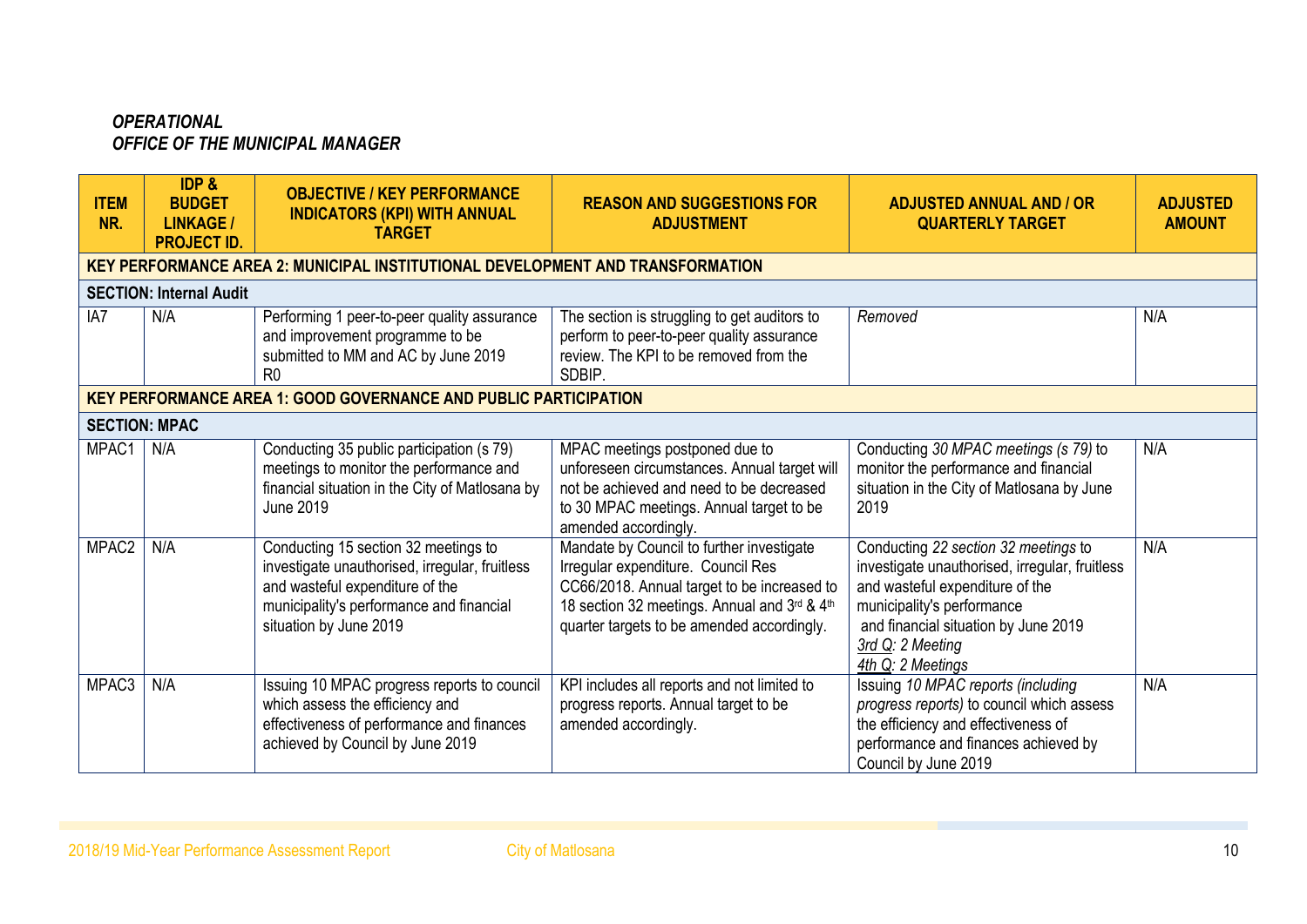# *DIRECTORATE TECHNICAL AND INFRASTRUCTURE*

| <b>ITEM</b><br>NR. | <b>IDP &amp;</b><br><b>BUDGET</b><br><b>LINKAGE /</b><br><b>PROJECT ID.</b> | <b>OBJECTIVE / KEY PERFORMANCE</b><br><b>INDICATORS (KPI) WITH ANNUAL</b><br><b>TARGET</b>                          | <b>REASON AND SUGGESTIONS FOR</b><br><b>ADJUSTMENT</b>                                                                                                                                                                                                                                                    | <b>ADJUSTED ANNUAL AND / OR</b><br><b>QUARTERLY TARGET</b>                                                                                                                                                                                                                                                                                                           | <b>ADJUSTED</b><br><b>AMOUNT</b> |
|--------------------|-----------------------------------------------------------------------------|---------------------------------------------------------------------------------------------------------------------|-----------------------------------------------------------------------------------------------------------------------------------------------------------------------------------------------------------------------------------------------------------------------------------------------------------|----------------------------------------------------------------------------------------------------------------------------------------------------------------------------------------------------------------------------------------------------------------------------------------------------------------------------------------------------------------------|----------------------------------|
|                    |                                                                             | <b>KEY PERFORMANCE AREA 1: SERVICE DELIVERY &amp; INFRASTRUCTURE DEVELOPMENT</b>                                    |                                                                                                                                                                                                                                                                                                           |                                                                                                                                                                                                                                                                                                                                                                      |                                  |
|                    | <b>SECTION: ROADS</b>                                                       |                                                                                                                     |                                                                                                                                                                                                                                                                                                           |                                                                                                                                                                                                                                                                                                                                                                      |                                  |
| ROA1               | 40252283620<br>PRP98ZZWM                                                    | Grading of 200 km roads in the KOSH as per<br>programme by June 2019<br>R10 000 000                                 | Due to budget constraints and dilapidated<br>equipment it will not be possible to achieved<br>the target. Target should be reduced to<br>150km. Annual and 3rd & 4th quarter targets<br>to be amended accordingly. Finances to be<br>discussed during the Adjustment Budget.                              | Grading of 150 km roads in the KOSH as<br>per programme by June 2019<br>R10 000 000<br>3rd Q: 43.75 km Graded<br>4th Q: 43.75 km Graded                                                                                                                                                                                                                              | N/A                              |
| ROA3               | N/A                                                                         | Cleaning 60 of storm-water catch pits as per<br>program in the CoM municipal area by June<br>2019<br>R <sub>0</sub> | The indicator is new and during the planning<br>phase the target was under estimated.<br>Target should be 266 storm-water catch pits.<br>Annual and 3rd & 4th quarter targets to be<br>amended accordingly.                                                                                               | Cleaning 266 of storm-water catch pits as<br>per program in the CoM municipal area by<br>June 2019<br>3rd Q: 65 catch pits cleaned<br>4th Q: 65 catch pits cleaned                                                                                                                                                                                                   | N/A                              |
|                    | <b>SECTION: WATER</b>                                                       |                                                                                                                     |                                                                                                                                                                                                                                                                                                           |                                                                                                                                                                                                                                                                                                                                                                      |                                  |
| WAT6               | N/A                                                                         | Obtaining a minimum standard of 95% Blue<br>Drop status by June 2019<br>R <sub>0</sub>                              | The Department of Water and Sanitation has<br>not carried out the assessment from 2013<br>and there is no indication as to when the<br>assessment will be resumed. Therefore the<br>KPI cannot be measured and reported<br>accurately. Annual and 3rd & 4th quarter<br>targets to be amended accordingly. | Obtaining a minimum score of 95% on the<br>Department of Water and Sanitation and<br>IRIS water compliance system by June<br>2019.<br>3rd Q: Monthly compliance documentation<br>submitted to DWS. Obtaining 95% on IRIS<br>water compliance system<br>4th Q: Monthly compliance documentation<br>submitted to DWS. Obtaining 95% on IRIS<br>water compliance system | N/A                              |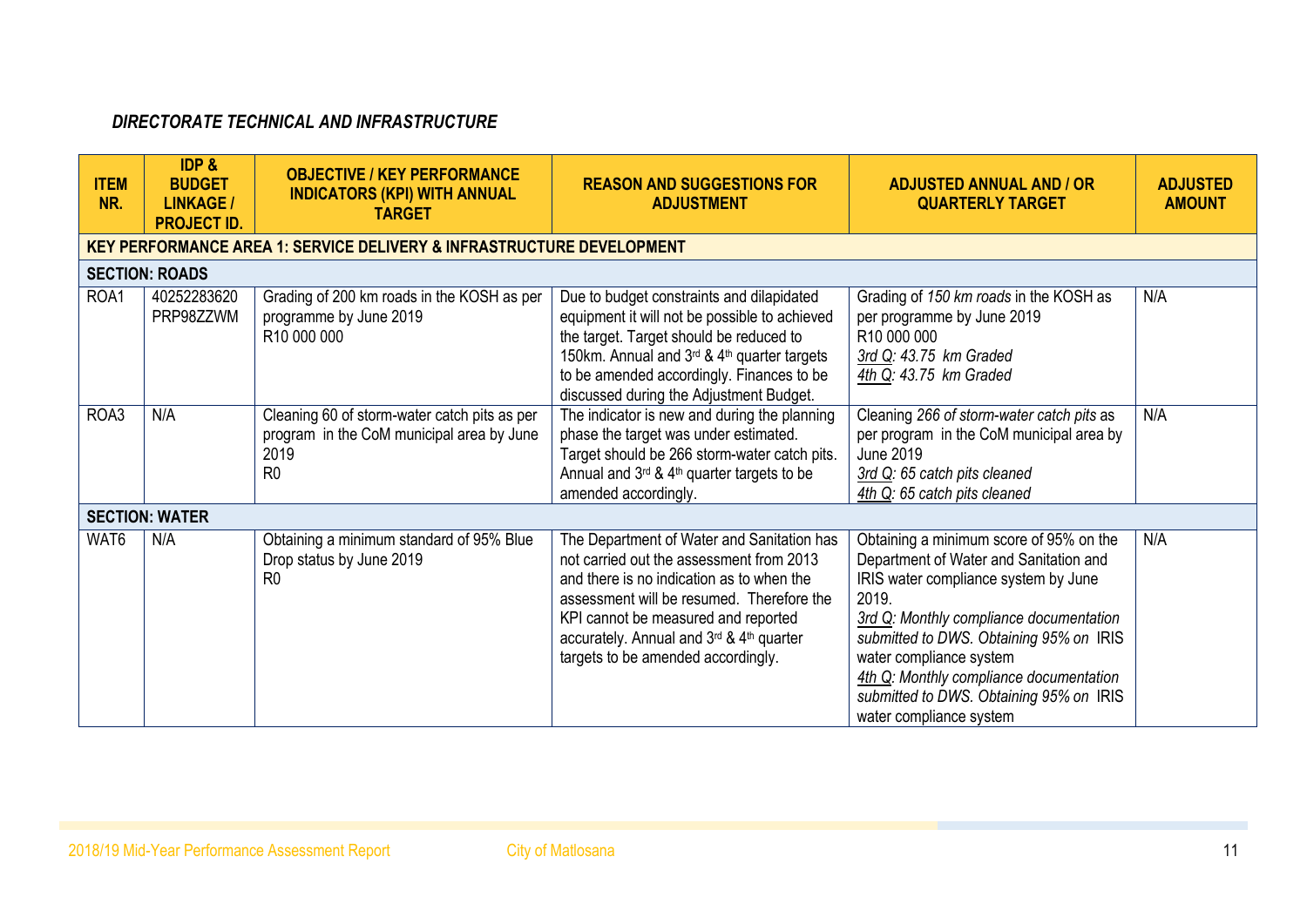| <b>ITEM</b><br>NR. | <b>IDP &amp;</b><br><b>BUDGET</b><br><b>LINKAGE /</b><br><b>PROJECT ID.</b> | <b>OBJECTIVE / KEY PERFORMANCE</b><br><b>INDICATORS (KPI) WITH ANNUAL</b><br><b>TARGET</b>                                      | <b>REASON AND SUGGESTIONS FOR</b><br><b>ADJUSTMENT</b>                                                                                                                                                                                                                                                                                                                                                                        | <b>ADJUSTED ANNUAL AND / OR</b><br><b>QUARTERLY TARGET</b>                                                                                                                                                                                                                                                                                                                                                                                                                                                                                                                                                                                                                                                                                                                                      | <b>ADJUSTED</b><br><b>AMOUNT</b> |
|--------------------|-----------------------------------------------------------------------------|---------------------------------------------------------------------------------------------------------------------------------|-------------------------------------------------------------------------------------------------------------------------------------------------------------------------------------------------------------------------------------------------------------------------------------------------------------------------------------------------------------------------------------------------------------------------------|-------------------------------------------------------------------------------------------------------------------------------------------------------------------------------------------------------------------------------------------------------------------------------------------------------------------------------------------------------------------------------------------------------------------------------------------------------------------------------------------------------------------------------------------------------------------------------------------------------------------------------------------------------------------------------------------------------------------------------------------------------------------------------------------------|----------------------------------|
|                    |                                                                             | <b>KEY PERFORMANCE AREA 1: SERVICE DELIVERY &amp; INFRASTRUCTURE DEVELOPMENT</b>                                                |                                                                                                                                                                                                                                                                                                                                                                                                                               |                                                                                                                                                                                                                                                                                                                                                                                                                                                                                                                                                                                                                                                                                                                                                                                                 |                                  |
|                    | <b>SECTION: WATER</b>                                                       |                                                                                                                                 |                                                                                                                                                                                                                                                                                                                                                                                                                               |                                                                                                                                                                                                                                                                                                                                                                                                                                                                                                                                                                                                                                                                                                                                                                                                 |                                  |
| WAT4               | N/A                                                                         | Eliminating zero water backlogs according to<br>maintenance budget by June 2019 - Rural<br><b>Settlements</b><br>R <sub>0</sub> | No funding available, as well as the fact that<br>council cannot improve services of un-<br>proclaimed land. Target to be adjusted to 0<br>Backlogs to be eliminated. Annual and 4th<br>quarter targets to be amended accordingly.                                                                                                                                                                                            | 0 Water backlogs eliminated according to<br>maintenance budget by June 2019 - Rural<br><b>Settlements</b><br>4th Q: 0 Backlogs eliminated                                                                                                                                                                                                                                                                                                                                                                                                                                                                                                                                                                                                                                                       | N/A                              |
| WAT7               | N/A                                                                         | Reducing water losses from 35% to 30% by<br><b>June 2019</b><br>R <sub>0</sub>                                                  | The Directorate has no control over the<br>management of information for determining<br>the percentage of water losses, but have<br>control over the activities that can be<br>implemented to reduce water losses. The<br>percentage should not be the target but the<br>implementation of the activities that have<br>impact on reducing water losses. Annual<br>and 3rd & 4th quarter targets to be amended<br>accordingly. | Reducing water losses by installing of (3)<br>pressure control valves in Klerksdorp;<br>developing a business plan to replacement<br>of old pipe lines in the CoM municipal area;<br>developing a business plan for bulk meters;<br>metering of unmetered municipal<br>consumption points and replacing<br>consumer stuck water meters by June<br>2019<br>3rd Q: Installation of 3 pressure control<br>valves in Klerksdorp. Development of<br>business plan replacement of old pipe lines<br>in the KOSH area. Development of a<br>business plan for bulk meters.<br>Metering of 10 un-metered Municipal<br>buildings will be metered. Replacement of<br>50 consumer stuck water meters<br>4th Q: 10 Municipal buildings will be<br>metered. Replacement of 100 consumer<br>stuck water meters | N/A                              |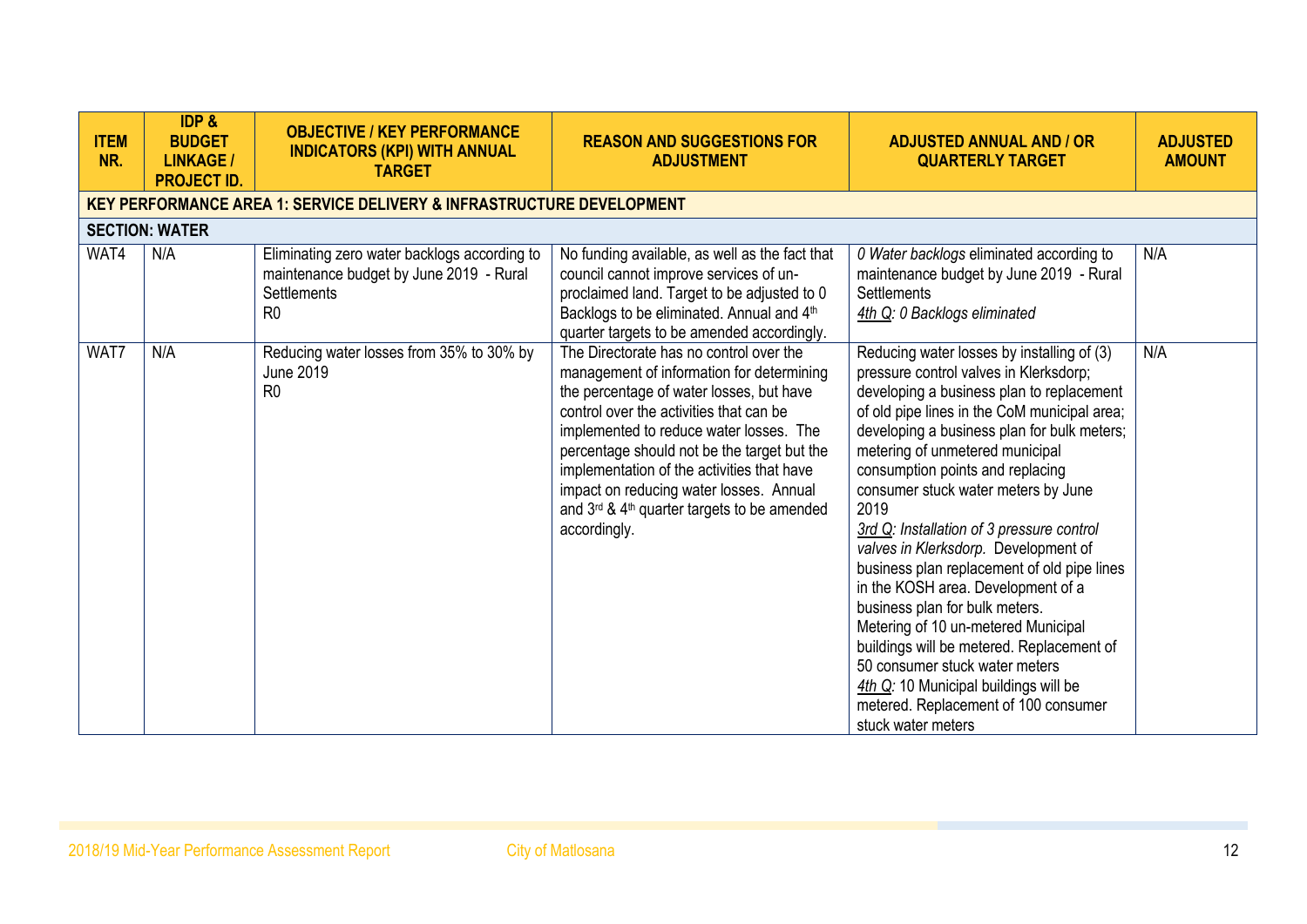| <b>ITEM</b><br>NR. | <b>IDP &amp;</b><br><b>BUDGET</b><br><b>LINKAGE /</b><br><b>PROJECT ID.</b> | <b>OBJECTIVE / KEY PERFORMANCE</b><br><b>INDICATORS (KPI) WITH ANNUAL</b><br><b>TARGET</b>                                                                                              | <b>REASON AND SUGGESTIONS FOR</b><br><b>ADJUSTMENT</b>                                                                                                                                                                                                                                                                               | <b>ADJUSTED ANNUAL AND / OR</b><br><b>QUARTERLY TARGET</b>                                                                                                                                                                                                                                                                                           | <b>ADJUSTED</b><br><b>AMOUNT</b> |
|--------------------|-----------------------------------------------------------------------------|-----------------------------------------------------------------------------------------------------------------------------------------------------------------------------------------|--------------------------------------------------------------------------------------------------------------------------------------------------------------------------------------------------------------------------------------------------------------------------------------------------------------------------------------|------------------------------------------------------------------------------------------------------------------------------------------------------------------------------------------------------------------------------------------------------------------------------------------------------------------------------------------------------|----------------------------------|
|                    |                                                                             | <b>KEY PERFORMANCE AREA 1: SERVICE DELIVERY &amp; INFRASTRUCTURE DEVELOPMENT</b>                                                                                                        |                                                                                                                                                                                                                                                                                                                                      |                                                                                                                                                                                                                                                                                                                                                      |                                  |
|                    | <b>SECTION: SANITATION SECTION</b>                                          |                                                                                                                                                                                         |                                                                                                                                                                                                                                                                                                                                      |                                                                                                                                                                                                                                                                                                                                                      |                                  |
| SAN <sub>2</sub>   | N/A                                                                         | Eliminating zero sanitation backlogs<br>according to maintenance budget by June<br>2019 (bucket eradication). Completion of<br>incomplete toilets - Urban Settlements<br>R <sub>0</sub> | Currently there in no funds available to<br>eliminate sanitation backlogs. Additional<br>money to be requested during Adjustment<br>Budget. Annual targets to be amended<br>accordingly.                                                                                                                                             | The KPI will be addressed after the<br>Adjustment Budget                                                                                                                                                                                                                                                                                             | N/A                              |
| SAN <sub>5</sub>   | N/A                                                                         | Cleaning 120 km of main / outfall sewers as<br>per program in the CoM municipal area by<br><b>June 2019</b><br>R <sub>0</sub>                                                           | Due to insufficient fleet and equipment,<br>external service providers need to be<br>appointed to assist. Tender went out during<br>October 2018 and the tender was not<br>appointed yet. The target need to be<br>adjusted to 30 km of main / outfall sewers to<br>be able to achieve. Annual targets to be<br>amended accordingly. | Cleaning 64 km of main / outfall sewers as<br>per program in the CoM municipal area by<br><b>June 2019</b><br>3rd Q: 30. 39 km<br>4th Q: 30 km                                                                                                                                                                                                       | N/A                              |
| SAN <sub>6</sub>   | N/A                                                                         | Obtaining a minimum score of 45% for the<br>Green Drop programme by June 2019<br>R <sub>0</sub>                                                                                         | The Department of Water and Sanitation has<br>not carried out the assessment from 2013<br>and there is no indication as to when the<br>assessment will be resumed. Therefore the<br>KPI cannot be measured and reported<br>accurately. Annual targets to be amended<br>accordingly.                                                  | Obtaining a minimum score of 45% on the<br>Department of Water and Sanitation and<br>IRIS water compliance system.<br>3rd Q: Monthly compliance documentation<br>submitted to DWS. Obtaining 45% on IRIS<br>water compliance system<br>4th Q: Monthly compliance documentation<br>submitted to DWS. Obtaining 45% on IRIS<br>water compliance system | N/A                              |
| ELE <sub>2</sub>   | N/A                                                                         | Eliminating zero electricity backlogs<br>according to capital budget by June 2019 -<br><b>Urban Settlement</b><br>R <sub>0</sub>                                                        | Currently there in no funds available to<br>eliminate electricity backlogs. Additional<br>money to be requested during Adjustment<br>Budget. Annual targets to be amended<br>accordingly.                                                                                                                                            | The KPI will be addressed after the<br>Adjustment Budget                                                                                                                                                                                                                                                                                             | N/A                              |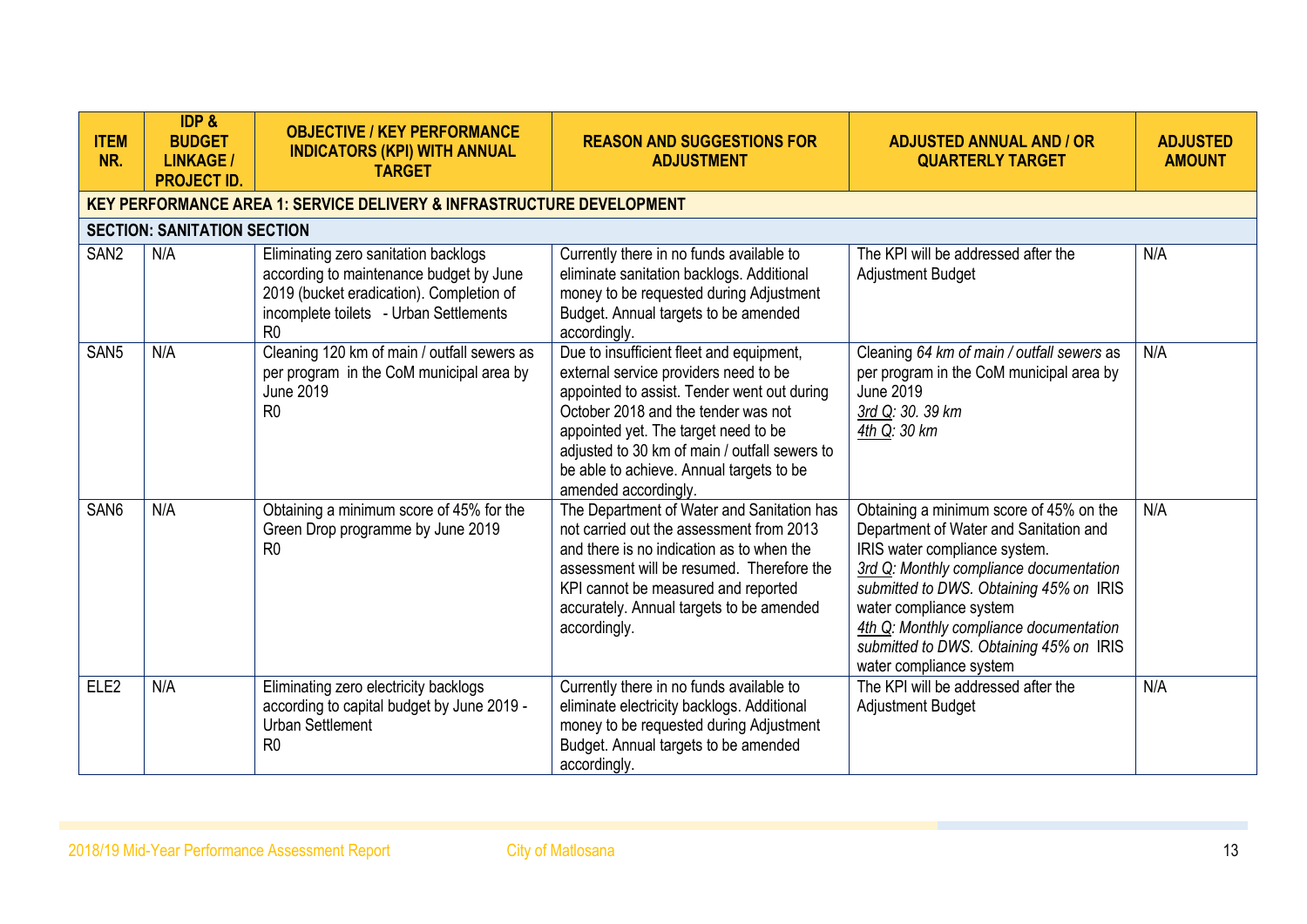| <b>ITEM</b><br>NR. | <b>IDP &amp;</b><br><b>BUDGET</b><br><b>LINKAGE /</b><br><b>PROJECT ID.</b> | <b>OBJECTIVE / KEY PERFORMANCE</b><br><b>INDICATORS (KPI) WITH ANNUAL</b><br><b>TARGET</b>                                                                                  | <b>REASON AND SUGGESTIONS FOR</b><br><b>ADJUSTMENT</b>                                                                                                                                                                                                                                                                                                                                                              | <b>ADJUSTED ANNUAL AND / OR</b><br><b>QUARTERLY TARGET</b>                                                                                                                                                                                                                                                                                                                                                                                                                                           | <b>ADJUSTED</b><br><b>AMOUNT</b> |
|--------------------|-----------------------------------------------------------------------------|-----------------------------------------------------------------------------------------------------------------------------------------------------------------------------|---------------------------------------------------------------------------------------------------------------------------------------------------------------------------------------------------------------------------------------------------------------------------------------------------------------------------------------------------------------------------------------------------------------------|------------------------------------------------------------------------------------------------------------------------------------------------------------------------------------------------------------------------------------------------------------------------------------------------------------------------------------------------------------------------------------------------------------------------------------------------------------------------------------------------------|----------------------------------|
|                    |                                                                             | <b>KEY PERFORMANCE AREA 1: SERVICE DELIVERY &amp; INFRASTRUCTURE DEVELOPMENT</b>                                                                                            |                                                                                                                                                                                                                                                                                                                                                                                                                     |                                                                                                                                                                                                                                                                                                                                                                                                                                                                                                      |                                  |
|                    |                                                                             | SECTION: ELECTRICAL AND MECHANICAL ENGINEERING                                                                                                                              |                                                                                                                                                                                                                                                                                                                                                                                                                     |                                                                                                                                                                                                                                                                                                                                                                                                                                                                                                      |                                  |
| ELE <sub>5</sub>   | N/A                                                                         | Eliminating electricity losses from 16% to 15<br>% by June 2019<br>R <sub>0</sub>                                                                                           | The Directorate has no control over the<br>management of information for determining<br>the percentage of electrical losses, but have<br>control over the activities that can be<br>implemented to reduce electrical losses.<br>The percentage should not be the target but<br>the implementation of the activities that have<br>impact on reducing electrical losses. Annual<br>targets to be amended accordingly. | Eliminating electrical losses servicing 532<br>transformers and RMU's in CoM municipal<br>area and carrying out schedule inspection<br>on suspected inspections on suspected<br>tempering and illegal connections<br>municipal supplied areas by June 2019<br>3rd Q: Service 182 transformers in Orkney<br>and carry out 300 inspections in Jouberton<br>/ Alabama / Klerksdorp<br>4th Q: Service 250 transformers in Orkney<br>and carry out 300 inspections in Jouberton<br>/ Alabama / Klerksdorp | N/A                              |
| ELE8               | N/A                                                                         | Resolving at least 50% of all street lights<br>complaints in the Matlosana licensed area<br>(telephonic, written and verbal) received by<br>June 2019<br>R <sub>0</sub>     | Over-performed in 1 <sup>st</sup> and 2 <sup>nd</sup> quarter due to<br>additional resources. Target should be<br>increased to 75%. Annual and 3rd & 4th<br>quarter targets to be amended accordingly.                                                                                                                                                                                                              | Resolving at least 75% of all street lights<br>complaints in the Matlosana licensed area<br>(telephonic, written and verbal) received by<br>June 2019<br>Nr. received / Nr resolved<br>3rd Q: 75%<br>4th Q: 75%<br>Nr. received / Nr resolved                                                                                                                                                                                                                                                        | N/A                              |
| ELE <sub>9</sub>   |                                                                             | Resolving at least 80% of all high mast lights<br>complaints in the CoM licensed area<br>(telephonic, written and verbal) received by<br><b>June 2019</b><br>R <sub>0</sub> | Constant break down of maintenance<br>vehicles and unavailability of materials at the<br>stores make it impossible to achieve. Target<br>need to be adjusted to 55%. Annual and 3rd<br>& 4 <sup>th</sup> quarter targets to be amended<br>accordingly.                                                                                                                                                              | Resolving at least 55% of all high mast<br>lights complaints in the CoM licensed area<br>(telephonic, written and verbal) received by<br><b>June 2019</b><br>Nr. received / Nr resolved<br>3rd Q: 55%<br>4th Q: 55%<br>Nr. received / Nr resolved                                                                                                                                                                                                                                                    | N/A                              |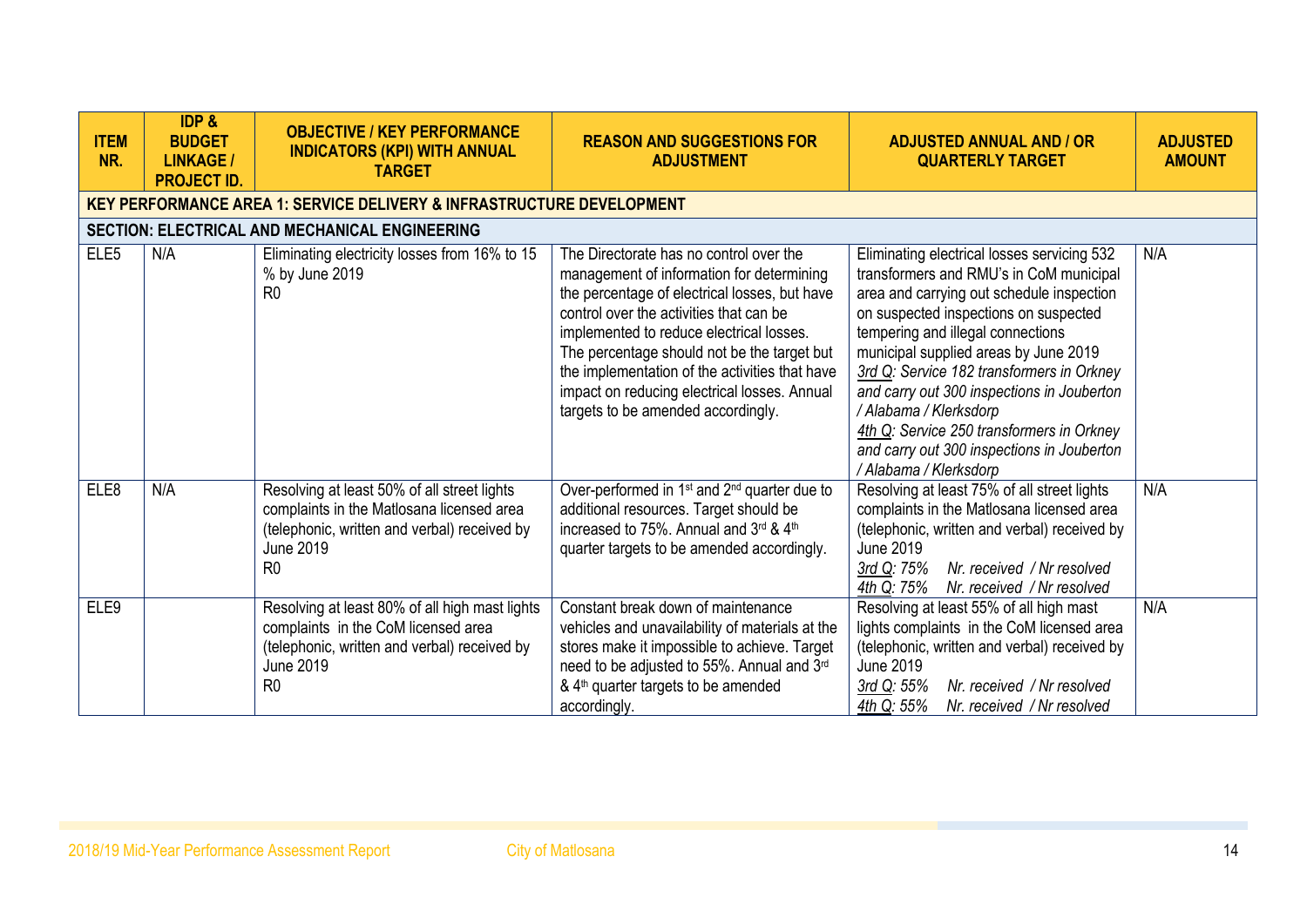# *DIRECTORATE CORPORATE SUPPORT*

| <b>ITEM</b><br>NR. | <b>IDP &amp;</b><br><b>BUDGET</b><br><b>LINKAGE /</b><br><b>PROJECT ID.</b> | <b>OBJECTIVE / KEY PERFORMANCE</b><br><b>INDICATORS (KPI) WITH ANNUAL</b><br><b>TARGET</b> | <b>REASON AND SUGGESTIONS FOR</b><br><b>ADJUSTMENT</b>                                                                                                                                                                                                               | <b>ADJUSTED ANNUAL AND / OR</b><br><b>QUARTERLY TARGET</b>                                                                                                          | <b>ADJUSTED</b><br><b>AMOUNT</b>  |
|--------------------|-----------------------------------------------------------------------------|--------------------------------------------------------------------------------------------|----------------------------------------------------------------------------------------------------------------------------------------------------------------------------------------------------------------------------------------------------------------------|---------------------------------------------------------------------------------------------------------------------------------------------------------------------|-----------------------------------|
|                    |                                                                             | <b>KEY PERFORMANCE AREA 2: MUNICIPAL INSTITUTIONAL DEVELOPMENT AND TRANSFORMATION</b>      |                                                                                                                                                                                                                                                                      |                                                                                                                                                                     |                                   |
|                    | <b>SECTION: LABOUR RELATIONS</b>                                            |                                                                                            |                                                                                                                                                                                                                                                                      |                                                                                                                                                                     |                                   |
| LR1                | N/A                                                                         | Convening 11 LLF meetings by June 2019                                                     | 1 Spec LLF meeting was convened to<br>discussion of the Employment Equity Plan.<br>Target need to be adjusted to 12 meetings.<br>Annual target to be amended accordingly.                                                                                            | Convening 12 LLF meetings by June 2019                                                                                                                              | N/A                               |
|                    |                                                                             | <b>KEY PERFORMANCE AREA 4: MUNICIPAL FINANCIAL VIABILITY &amp; MANAGEMENT</b>              |                                                                                                                                                                                                                                                                      |                                                                                                                                                                     |                                   |
|                    | <b>SECTION: ADMINISTRATION</b>                                              |                                                                                            |                                                                                                                                                                                                                                                                      |                                                                                                                                                                     |                                   |
| ADM4               | 60051401090<br><b>PRZZZZZZHO</b>                                            | Collecting income on the rental of council<br>halls by June 2019<br>R376 956               | Due to the preamble to the National election<br>whereby Politicians and IEC will increasingly<br>be using Councils halls free of charge in<br>terms of Council policy the projected target<br>will not be achieved and should the amount<br>be decreased to R344 000 | Collecting income on the rental of council<br>halls by June 2019                                                                                                    | To be<br>determined -<br>R344 000 |
|                    | <b>SECTION: SKILLS DEVELOPMENT</b>                                          |                                                                                            |                                                                                                                                                                                                                                                                      |                                                                                                                                                                     |                                   |
| SKIL1 -<br>3       |                                                                             | All financial figures                                                                      | To be amended on approval of the<br>Adjustment Budget in February 2019                                                                                                                                                                                               | To be amended on approval of the<br>Adjustment Budget in February 2019                                                                                              | To be<br>determined               |
|                    |                                                                             | <b>KEY PERFORMANCE AREA 5: GOOD GOVERNANCE AND PUBLIC PARTICIPATION</b>                    |                                                                                                                                                                                                                                                                      |                                                                                                                                                                     |                                   |
|                    | <b>SECTION: ADMINISTRATION</b>                                              |                                                                                            |                                                                                                                                                                                                                                                                      |                                                                                                                                                                     |                                   |
| ICT <sub>1</sub>   | N/A                                                                         | Resolving 95% of all IT queries received<br>within 10 working days by June 2019            | The section is constantly over-achieving and<br>the KPI need to be increased to 97%. Annual<br>and $3^{rd}$ & 4 <sup>th</sup> quarter targets to be amended<br>accordingly.                                                                                          | Resolving 97% of all IT queries received<br>within 10 working days by June 2019<br>3rd Q: 97% No. received / No. resolved<br>4th Q: 97% No. received / No. resolved | N/A                               |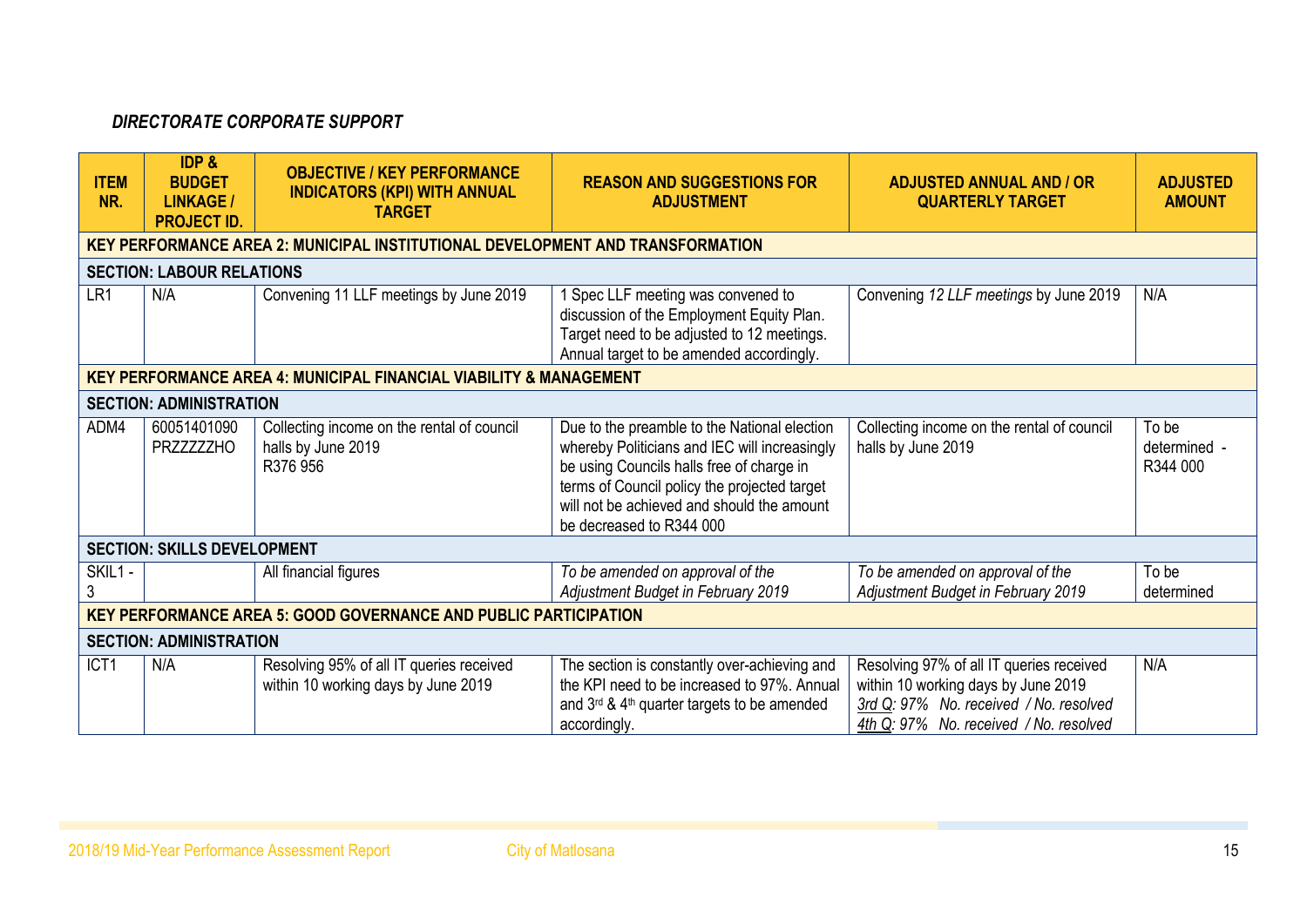|      | <b>KEY PERFORMANCE AREA 5: GOOD GOVERNANCE AND PUBLIC PARTICIPATION</b>                |                                                                                      |                                                                                                                                                                                                                                                                                                                                                                                             |                                                                                                                                           |     |  |  |
|------|----------------------------------------------------------------------------------------|--------------------------------------------------------------------------------------|---------------------------------------------------------------------------------------------------------------------------------------------------------------------------------------------------------------------------------------------------------------------------------------------------------------------------------------------------------------------------------------------|-------------------------------------------------------------------------------------------------------------------------------------------|-----|--|--|
|      | <b>SECTION: ADMINISTRATION</b>                                                         |                                                                                      |                                                                                                                                                                                                                                                                                                                                                                                             |                                                                                                                                           |     |  |  |
| ADM1 | N/A                                                                                    | Conducting 110 (sec.80) committees<br>meetings (Port folio Meetings) by June 2019    | Portfolio meetings were postponed during<br>August 2018. No Portfolio meetings during<br>November and December 2018. The<br>upcoming elections will also have an<br>influence on the number of meetings. The<br>projected target will not be achieved and<br>should the amount be decreased to 56<br>portfolio meetings. Annual and 3rd & 4th<br>quarter targets to be amended accordingly. | Conducting 56 (sec.80) committees<br>meetings (Portfolio Meetings) by June<br>2019<br>3rd Q: 11 Meetings<br>4th Q: 11 Meetings            | N/A |  |  |
| ADM2 | N/A                                                                                    | Conducting 11 Mayoral Committee meetings<br>(special meetings included) by June 2019 | Special Mayoral Committee meetings are<br>arranged on request of the Ex Mayor as and<br>when a need arises. The projected target is<br>already over-achieved and need to be<br>increased to 17 meetings. Annual and 3rd &<br>4 <sup>th</sup> quarter targets to be amended<br>accordingly.                                                                                                  | Conducting 17 Mayoral Committee<br>meetings (special meetings included)) by<br><b>June 2019</b><br>3rd Q: 5 Meetings<br>4th Q: 5 Meetings | N/A |  |  |
| ADM3 | N/A                                                                                    | Conducting 11 Council meetings (special<br>meetings included) by June 2019           | Special Council meetings are arranged at<br>request of the Speaker as and when a need<br>arises. The projected target is already over-<br>achieved and need to be increased to 19<br>meetings. Annual and 3rd & 4th quarter<br>targets to be amended accordingly.                                                                                                                           | Conducting 19 Council meetings (special<br>meetings included) by June 2019<br>3rd Q: 5 Meetings<br>4th Q: 4 Meetings                      | N/A |  |  |
|      |                                                                                        | <b>SECTION: OFFICE OF THE EXECUTIVE MAYOR</b>                                        |                                                                                                                                                                                                                                                                                                                                                                                             |                                                                                                                                           |     |  |  |
| EM4  | 35252280610<br>PRQ41ZZWM;<br>35252281220<br>PRQ41ZZWM<br>&<br>35252320601<br>PRQ41ZZWM | Hosting 1 Mandela Day event by July 2018<br>R42 120                                  | 2017/18 financial year the Office of the<br>Executive Mayor procured 100 blankets to<br>host Mandela day but due to non-submission<br>of Cllrs as per the request to Council, the<br>event never took place. Thus the KPI is<br>irrelevant for 2018/19 and should be<br>removed from the SDBIP                                                                                              | Removed                                                                                                                                   | N/A |  |  |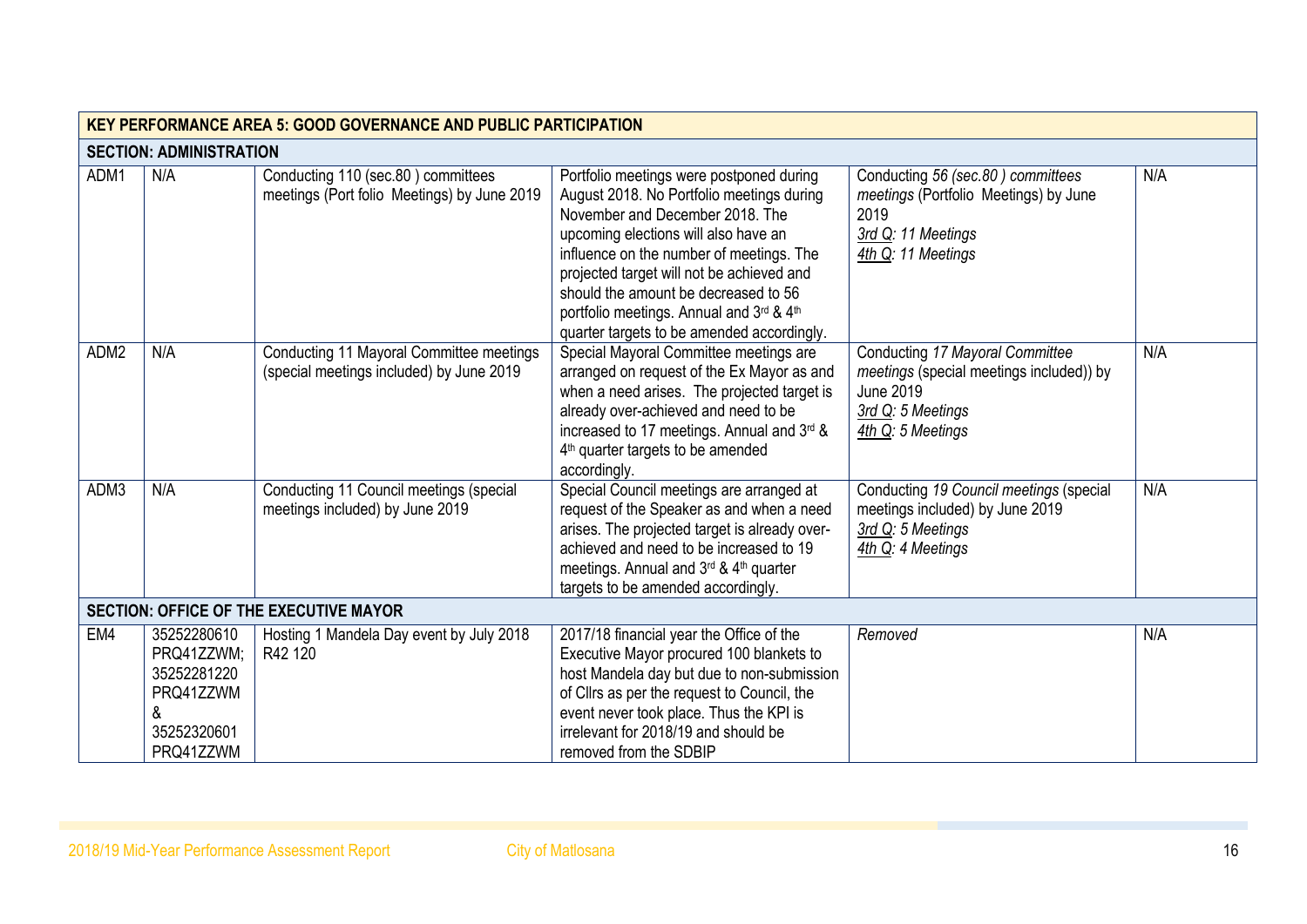| <b>ITEM</b><br>NR. | <b>IDP &amp;</b><br><b>BUDGET</b><br><b>LINKAGE /</b><br><b>PROJECT ID.</b> | <b>OBJECTIVE / KEY PERFORMANCE</b><br><b>INDICATORS (KPI) WITH ANNUAL</b><br><b>TARGET</b>                          | <b>REASON AND SUGGESTIONS FOR</b><br><b>ADJUSTMENT</b>                                                   | <b>ADJUSTED ANNUAL AND / OR</b><br><b>QUARTERLY TARGET</b> | <b>ADJUSTED</b><br><b>AMOUNT</b> |  |  |  |
|--------------------|-----------------------------------------------------------------------------|---------------------------------------------------------------------------------------------------------------------|----------------------------------------------------------------------------------------------------------|------------------------------------------------------------|----------------------------------|--|--|--|
|                    | <b>KEY PERFORMANCE AREA 5: GOOD GOVERNANCE AND PUBLIC PARTICIPATION</b>     |                                                                                                                     |                                                                                                          |                                                            |                                  |  |  |  |
|                    |                                                                             | <b>SECTION: OFFICE OF THE EXECUTIVE MAYOR</b>                                                                       |                                                                                                          |                                                            |                                  |  |  |  |
| EM <sub>3</sub>    | 35252300490<br>PRMRCZZWM                                                    | Awarding and monitoring 100 financially<br>needy students in the KOSH area to further<br>their studies by June 2019 | As this indicator is running over 2 financial<br>years, it is suggested that the indicator be<br>removed | Removed                                                    | N/A                              |  |  |  |

# *DIRECTORATE BUDGET AND TREASURY*

| <b>ITEM</b><br>NR. | <b>IDP &amp;</b><br><b>BUDGET</b><br><b>LINKAGE /</b><br><b>PROJECT ID.</b> | <b>OBJECTIVE / KEY PERFORMANCE</b><br><b>INDICATORS (KPI) WITH ANNUAL</b><br><b>TARGET</b>                                  | <b>REASON AND SUGGESTIONS FOR</b><br><b>ADJUSTMENT</b>                                                                                                                      | <b>ADJUSTED ANNUAL AND / OR</b><br><b>QUARTERLY TARGET</b>                                                                                    | <b>ADJUSTED</b><br><b>AMOUNT</b> |
|--------------------|-----------------------------------------------------------------------------|-----------------------------------------------------------------------------------------------------------------------------|-----------------------------------------------------------------------------------------------------------------------------------------------------------------------------|-----------------------------------------------------------------------------------------------------------------------------------------------|----------------------------------|
| <b>ALL</b>         |                                                                             | All financial figures                                                                                                       | To be amended on approval of the<br>Adjustment Budget in February 2019                                                                                                      | To be amended on approval of the<br>Adjustment Budget in February 2019                                                                        | To be<br>determined              |
|                    |                                                                             | <b>KEY PERFORMANCE AREA 1: SERVICE DELIVERY &amp; INFRASTRUCTURE DEVELOPMENT</b>                                            |                                                                                                                                                                             |                                                                                                                                               |                                  |
|                    | <b>SECTION: REVENUE MANAGEMENT</b>                                          |                                                                                                                             |                                                                                                                                                                             |                                                                                                                                               |                                  |
| REV <sub>5</sub>   |                                                                             | Approving 30 000 households with free basic<br>services (indigents) by June 2019                                            | Indigent register cleaned-up. Number of Hh<br>to be reduced. Annual and $3^{rd}$ & $4^{th}$ quarter<br>targets to be amended accordingly                                    | 15 000 Approved households with free<br>basic services (indigents) by June 2019<br>3rd Q: 12 500<br>4th Q: 15 000                             | N/A                              |
| REV <sub>6</sub>   |                                                                             | Registering at least 25 % of households<br>earning less than R7 500 per month by June<br>2019 - (vs. total active accounts) | Indigent register cleaned-up. % and amount<br>to be reduced as per guideline from NT.<br>Annual and $3^{rd}$ & 4 <sup>th</sup> quarter targets to be<br>amended accordingly | 15 % of households registered earning less<br>than R3 380 per month by June 2019 - (vs.<br>total active accounts)<br>3rd Q: 15%<br>4th Q: 15% | N/A                              |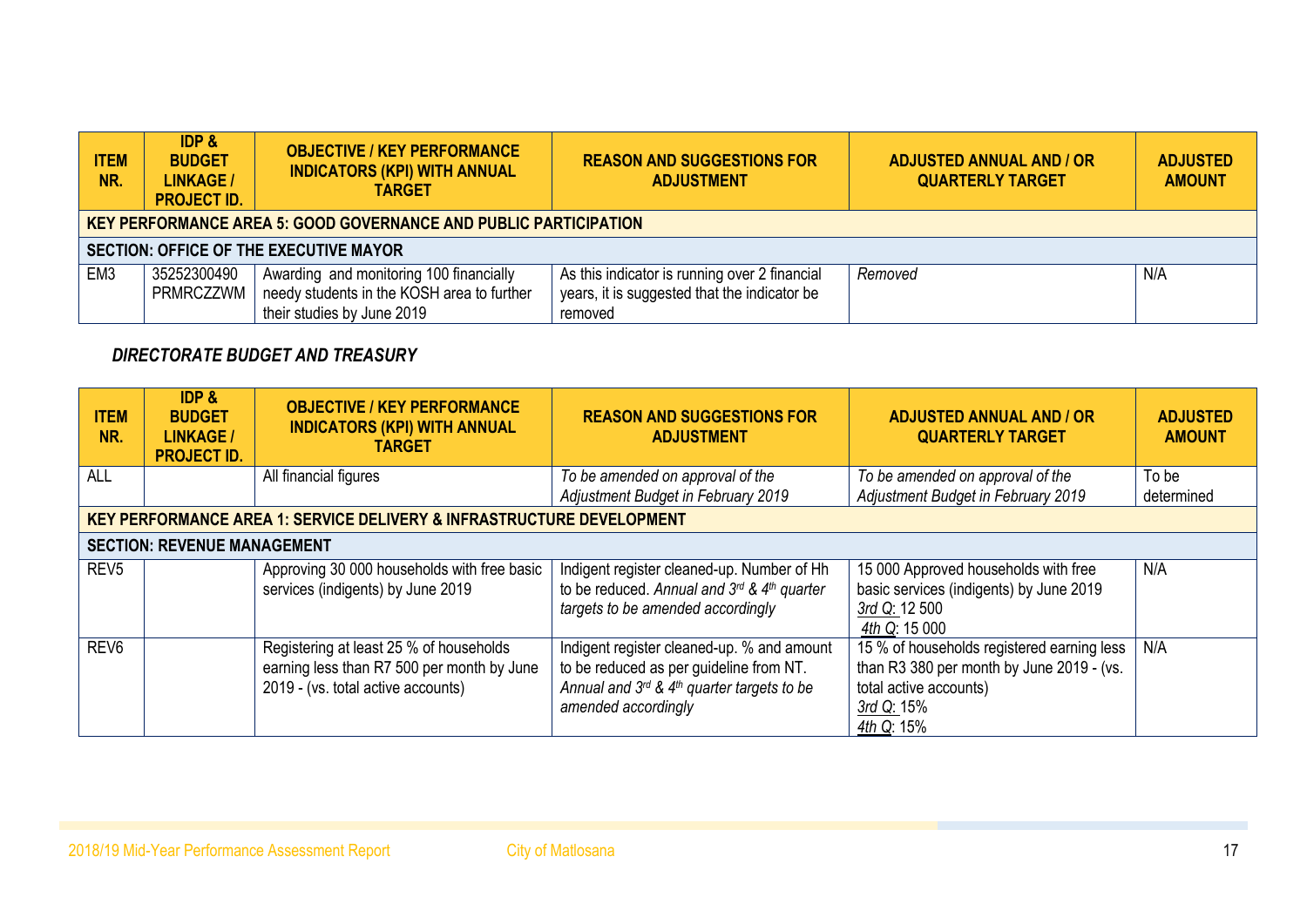|                   | <b>KEY PERFORMANCE AREA 4: MUNICIPAL FINANCIAL VIABILITY &amp; MANAGEMENT</b>         |                                                                                                                                                                                      |                                                                                                                     |                     |  |  |  |  |
|-------------------|---------------------------------------------------------------------------------------|--------------------------------------------------------------------------------------------------------------------------------------------------------------------------------------|---------------------------------------------------------------------------------------------------------------------|---------------------|--|--|--|--|
|                   | <b>SECTION: BUDGET AND TREASURY</b>                                                   |                                                                                                                                                                                      |                                                                                                                     |                     |  |  |  |  |
| BUD <sub>1</sub>  | Spending at least 90% of planned capital<br>expenditure by June 2019                  | Additional funding allocated late by NT.<br>Target to the decreased to 85% to achieve<br>target. Annual and $3^{rd}$ & 4 <sup>th</sup> quarter targets to<br>be amended accordingly. | Capital expenditure as 85% of planned<br>capital expenditure by June 2019<br>$3rd$ Q: R<br>65%<br>4th $Q: R$<br>85% | To be<br>determined |  |  |  |  |
| BUD <sub>2</sub>  | Spending at least 5% of operational budget<br>on repairs and maintenance by June 2019 | Current approved budget is 3% allocated to<br>repairs and maintenance. Target to be<br>adjusted accordingly. Annual and 3rd & 4th<br>quarter targets to be amended accordingly       | 3% of operational budget spent on repairs<br>and maintenance by June 2019<br>3rd Q:<br>$4th$ Q:                     | To be<br>determined |  |  |  |  |
| BUD4              | Annual Cost coverage ratio for 2018/19 by<br>June 2019                                |                                                                                                                                                                                      | 3rd Q:<br>$4th$ Q:                                                                                                  | N/A                 |  |  |  |  |
| BUD <sub>12</sub> | Annual Debt coverage ratio for 2018/19 by<br>June 2019                                |                                                                                                                                                                                      | 3rd Q:<br>$4th$ Q:                                                                                                  | N/A                 |  |  |  |  |
| BUD <sub>13</sub> | Annual Outstanding Service Debtors to<br>Revenue ratio for 2018/19 by June 2019       |                                                                                                                                                                                      | 3rd Q:<br>$4th$ Q:                                                                                                  | N/A                 |  |  |  |  |
|                   | <b>SECTION: REVENUE MANAGEMENT</b>                                                    |                                                                                                                                                                                      |                                                                                                                     |                     |  |  |  |  |
| REV <sub>2</sub>  | Collecting at least 25% of debt of money<br>owed to the municipality by June 2019     |                                                                                                                                                                                      |                                                                                                                     | To be<br>determined |  |  |  |  |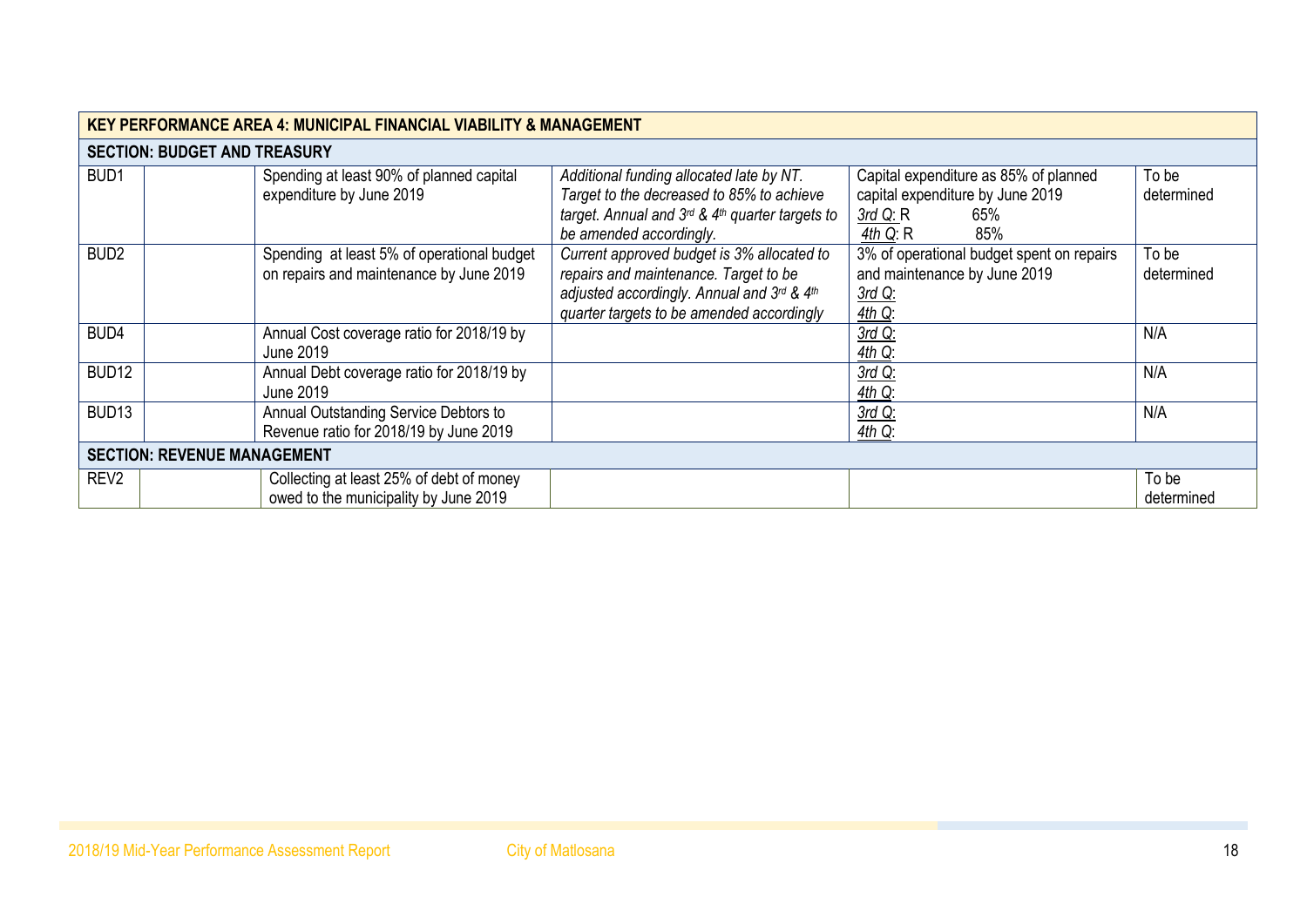# *DIRECTORATE COMMUNITY DEVELOPMENT*

| <b>ITEM</b><br>NR. | <b>IDP &amp;</b><br><b>BUDGET</b><br><b>LINKAGE /</b><br><b>PROJECT ID.</b> | <b>OBJECTIVE / KEY PERFORMANCE</b><br><b>INDICATORS (KPI) WITH ANNUAL</b><br><b>TARGET</b>         | <b>REASON AND SUGGESTIONS FOR</b><br><b>ADJUSTMENT</b>                                                                                                                                                                                                                                 | <b>ADJUSTED ANNUAL AND / OR</b><br><b>QUARTERLY TARGET</b>                                         | <b>ADJUSTED</b><br><b>AMOUNT</b> |
|--------------------|-----------------------------------------------------------------------------|----------------------------------------------------------------------------------------------------|----------------------------------------------------------------------------------------------------------------------------------------------------------------------------------------------------------------------------------------------------------------------------------------|----------------------------------------------------------------------------------------------------|----------------------------------|
|                    |                                                                             | <b>KEY PERFORMANCE AREA 2: MUNICIPAL INSTITUTIONAL DEVELOPMENT AND TRANSFORMATION</b>              |                                                                                                                                                                                                                                                                                        |                                                                                                    |                                  |
|                    |                                                                             | <b>SECTION: OCCUPATIONAL HEALTH AND SAFETY</b>                                                     |                                                                                                                                                                                                                                                                                        |                                                                                                    |                                  |
| HEA3               | 15102320603                                                                 | Purchase, distribution and replenishing first<br>aid boxes in Council by June 2019                 | First Aid Boxes and the replenishing thereof<br>is unpredictable and the section has no<br>control over the need of it. The KPI need to<br>be removed from the SDBIP                                                                                                                   | Removed                                                                                            | N/A                              |
|                    |                                                                             | <b>KEY PERFORMANCE AREA 4: MUNICIPAL FINANCIAL VIABILITY &amp; MANAGEMENT</b>                      |                                                                                                                                                                                                                                                                                        |                                                                                                    |                                  |
|                    | <b>SECTION: SPORT AND RECREATION</b>                                        |                                                                                                    |                                                                                                                                                                                                                                                                                        |                                                                                                    |                                  |
| SPO <sub>4</sub>   | 30201402570<br>PRZZZZZZWM                                                   | Collecting income from rental agreements of<br>sport grounds by June 2019                          | The income is budget too high. The section<br>has never achieved the target in the past 3<br>years. The amount to be adjusted during the<br>Adjustment Budget.                                                                                                                         | 3rd Q: To be determined<br>4th Q: To be determined                                                 | To be<br>determined              |
|                    |                                                                             | <b>KEY PERFORMANCE AREA 5: GOOD GOVERNANCE AND PUBLIC PARTICIPATION</b>                            |                                                                                                                                                                                                                                                                                        |                                                                                                    |                                  |
|                    | <b>SECTION: LIBRARY</b>                                                     |                                                                                                    |                                                                                                                                                                                                                                                                                        |                                                                                                    |                                  |
| LIB <sub>3</sub>   | N/A                                                                         | Presenting 36 awareness programmes at<br>schools and other venues in the KOSH area<br>by June 2019 | There was a high need for library<br>awareness programmes across all wards in<br>the CoM municipal area. Projected target is<br>already over-achieved and should be<br>increased to 54 programmes to<br>accommodate this over-achievement.<br>Annual target to be amended accordingly. | Presenting 54 awareness programmes at<br>schools and other venues in the KOSH<br>area by June 2019 | N/A                              |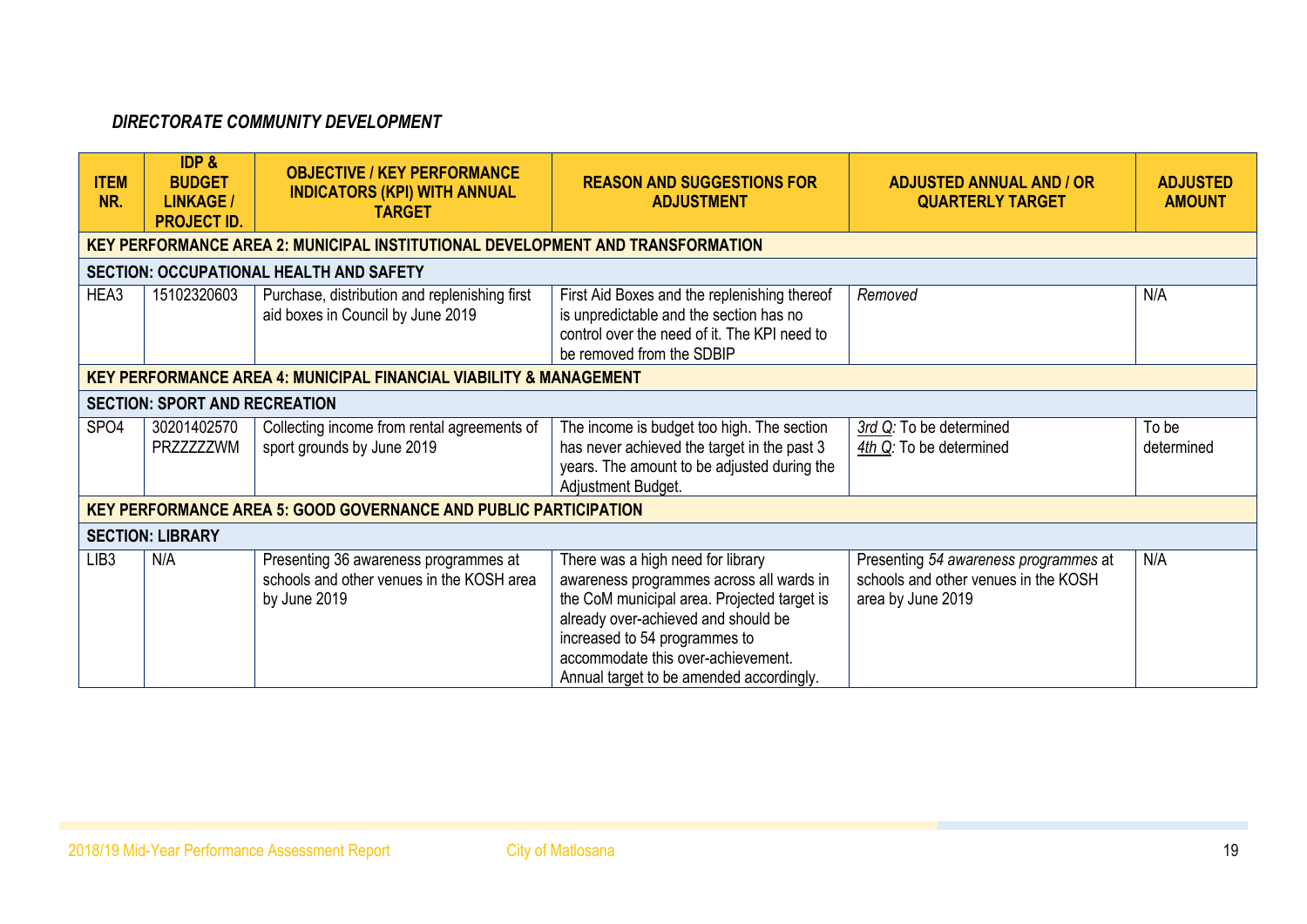| <b>ITEM</b><br>NR. | <b>IDP &amp;</b><br><b>BUDGET</b><br><b>LINKAGE /</b><br><b>PROJECT ID.</b> | <b>OBJECTIVE / KEY PERFORMANCE</b><br><b>INDICATORS (KPI) WITH ANNUAL</b><br><b>TARGET</b>                                                                                                                         | <b>REASON AND SUGGESTIONS FOR</b><br><b>ADJUSTMENT</b>                                                                                                                                                                                                                                                                                                                                                                              | <b>ADJUSTED ANNUAL AND / OR</b><br><b>QUARTERLY TARGET</b>                                                                                                                                                         | <b>ADJUSTED</b><br><b>AMOUNT</b> |
|--------------------|-----------------------------------------------------------------------------|--------------------------------------------------------------------------------------------------------------------------------------------------------------------------------------------------------------------|-------------------------------------------------------------------------------------------------------------------------------------------------------------------------------------------------------------------------------------------------------------------------------------------------------------------------------------------------------------------------------------------------------------------------------------|--------------------------------------------------------------------------------------------------------------------------------------------------------------------------------------------------------------------|----------------------------------|
|                    |                                                                             | <b>KEY PERFORMANCE AREA 5: GOOD GOVERNANCE AND PUBLIC PARTICIPATION</b>                                                                                                                                            |                                                                                                                                                                                                                                                                                                                                                                                                                                     |                                                                                                                                                                                                                    |                                  |
|                    | <b>SECTION: LIBRARY</b>                                                     |                                                                                                                                                                                                                    |                                                                                                                                                                                                                                                                                                                                                                                                                                     |                                                                                                                                                                                                                    |                                  |
| LIB <sub>5</sub>   | N/A                                                                         | Presenting 51 library interest events in the<br>KOSH area by June 2019                                                                                                                                             | There was a high need for library interest<br>events across all wards in the CoM municipal<br>area. Projected target is already over-<br>achieved and should be increased to 59<br>programmes to accommodate this over-<br>achievement. Annual target to be amended<br>accordingly.                                                                                                                                                 | Presenting 59 library interest events in the<br>KOSH area by June 2019                                                                                                                                             | N/A                              |
|                    | <b>SECTION: MUSEUM AND HERITAGE</b>                                         |                                                                                                                                                                                                                    |                                                                                                                                                                                                                                                                                                                                                                                                                                     |                                                                                                                                                                                                                    |                                  |
| MUS <sub>2</sub>   | N/A                                                                         | Presenting / facilitating at least 36 lifelong<br>skills development programs to unemployed<br>women, youth and physical disadvantage<br>persons to empower them to develop<br>entrepreneurial skills by June 2019 | The Lifelong Skills programmes were<br>developed for Parolees from DCS. DCS<br>internal challenges led to the cancelling of 12<br>programs. Due to the mentioned facts, the<br>annual target will not be achieved and need<br>to be decreased to 24 lifelong skills<br>development programs. The KPI cates for all<br>adults and youth and should be amended to<br>accommodate as such. Annual target to be<br>amended accordingly. | Presenting / facilitating at least 24 lifelong<br>skills development programs to adults and<br>youth to empower them to develop<br>entrepreneurial and life skills by June 2019                                    | N/A                              |
| MUS3               | N/A                                                                         | Presenting at least 110 educational<br>programs to learners and adults to expand<br>their knowledge of SA history and cultural<br>heritage in general and that of CoM<br>municipal area in particular by June 2019 | School groups attending Heritage<br>Awareness programs in the 1st Quarter were<br>incorrectly reported as Educational program<br>groups. Due to the mentioned facts, the<br>annual target will not be achieved and need<br>to be decreased to 104 educational<br>programs. Annual target to be amended<br>accordingly.                                                                                                              | Presenting at least 104 educational<br>programs to learners and adults to expand<br>their knowledge of SA history and cultural<br>heritage in general and that of CoM<br>municipal area in particular by June 2019 | N/A                              |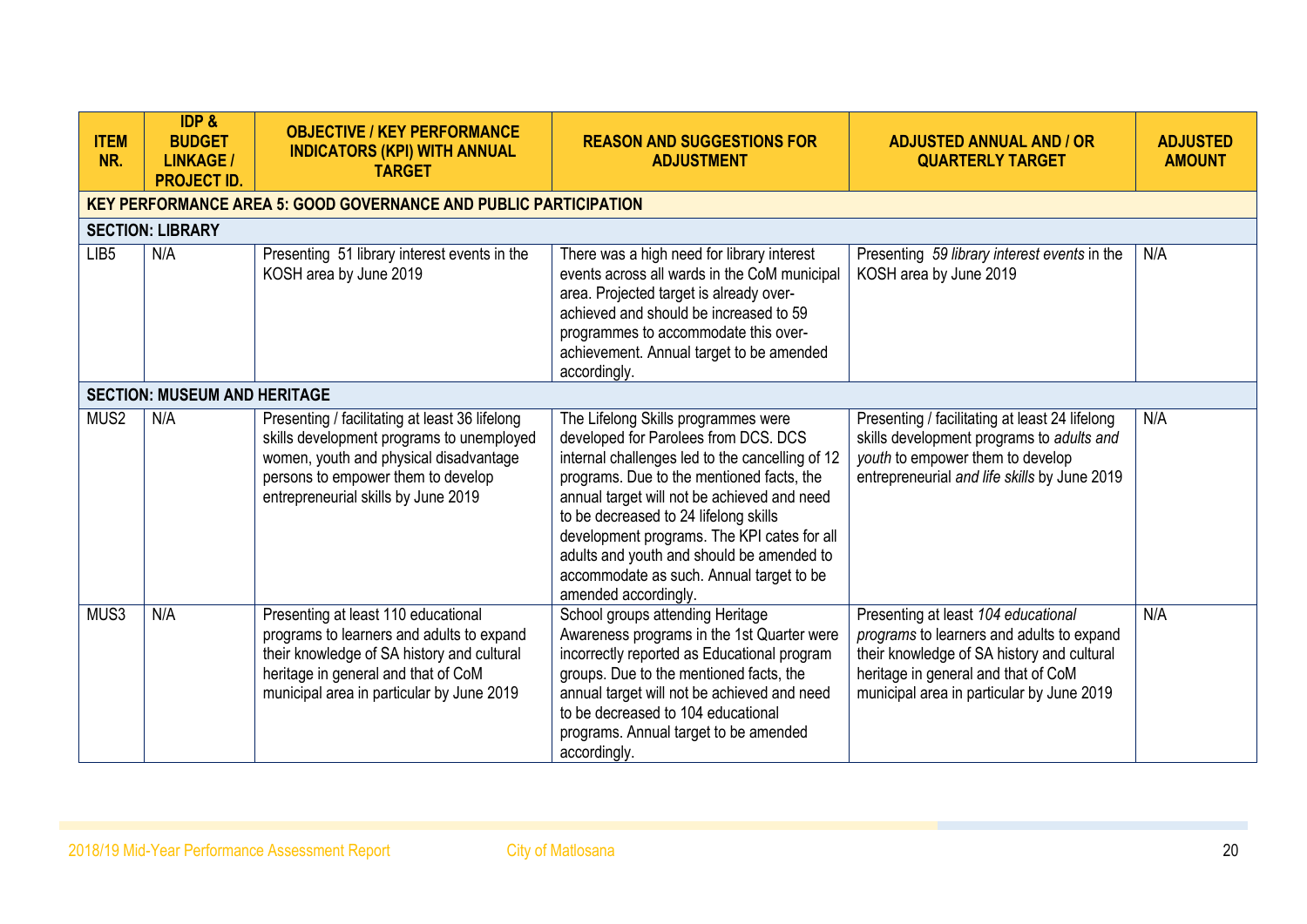# *DIRECTORATE LOCAL ECONOMIC DEVELOPMENT*

| <b>ITEM</b><br>NR. | <b>IDP &amp;</b><br><b>BUDGET</b><br><b>LINKAGE /</b><br><b>PROJECT ID.</b> | <b>OBJECTIVE / KEY PERFORMANCE</b><br><b>INDICATORS (KPI) WITH ANNUAL</b><br><b>TARGET</b>                                                                                        | <b>REASON AND SUGGESTIONS FOR</b><br><b>ADJUSTMENT</b>                                                                                                                                                                                                                                                                     | <b>ADJUSTED ANNUAL AND / OR</b><br><b>QUARTERLY TARGET</b>                                                                                                                                                                               | <b>ADJUSTED</b><br><b>AMOUNT</b> |
|--------------------|-----------------------------------------------------------------------------|-----------------------------------------------------------------------------------------------------------------------------------------------------------------------------------|----------------------------------------------------------------------------------------------------------------------------------------------------------------------------------------------------------------------------------------------------------------------------------------------------------------------------|------------------------------------------------------------------------------------------------------------------------------------------------------------------------------------------------------------------------------------------|----------------------------------|
|                    |                                                                             | <b>KEY PERFORMANCE AREA 3: LOCAL ECONOMIC DEVELOPMENT</b>                                                                                                                         |                                                                                                                                                                                                                                                                                                                            |                                                                                                                                                                                                                                          |                                  |
|                    |                                                                             | <b>SECTION: LOCAL ECONOMIC DEVELOPMENT</b>                                                                                                                                        |                                                                                                                                                                                                                                                                                                                            |                                                                                                                                                                                                                                          |                                  |
| LED <sub>13</sub>  | N/A                                                                         | Creating 800 permanent jobs which exceed<br>3 months through the Municipality's local<br>economic development initiatives including<br>capital projects by June 2019 - Urban Area | Due to the economic conditions and the<br>down scaling of the mining industry the<br>projected target will not be achieved. The<br>target need to be reduced to 600 permanent<br>jobs. Annual and 3rd quarter targets to be<br>amended accordingly. The wording<br>"sustainable" as recommended by province<br>be included | Creating 600 permanent / sustainable jobs<br>which exceed 3 months through the<br>Municipality's local economic development<br>initiatives including capital projects by June<br>2019 - Urban Area<br>3rd Q: 129 jobs<br>4th Q: 200 jobs | N/A                              |
| LED <sub>14</sub>  | N/A                                                                         | Creating 30 permanent jobs which exceed 3<br>months through the Municipality's local<br>economic development initiatives including<br>capital projects by June 2019 - Rural Area  | The wording "sustainable" as recommended<br>by province be included                                                                                                                                                                                                                                                        | Creating 30 permanent / sustainable jobs<br>which exceed 3 months through the<br>Municipality's local economic development<br>initiatives including capital projects by June<br>2019 - Rural Area                                        | N/A                              |
|                    |                                                                             | <b>KEY PERFORMANCE AREA 4: MUNICIPAL FINANCIAL VIABILITY &amp; MANAGEMENT</b>                                                                                                     |                                                                                                                                                                                                                                                                                                                            |                                                                                                                                                                                                                                          |                                  |
|                    | <b>SECTION: FRESH PRODUCE MARKET</b>                                        |                                                                                                                                                                                   |                                                                                                                                                                                                                                                                                                                            |                                                                                                                                                                                                                                          |                                  |
| <b>FPM</b>         |                                                                             | All financial figures                                                                                                                                                             |                                                                                                                                                                                                                                                                                                                            | To be amended on approval of the<br>Adjustment Budget in February 2019                                                                                                                                                                   | To be<br>determined              |
| FPM3               | 80051400890<br>FPZZZZZZWM                                                   | Collecting income from ripening & cooling<br>rooms by June 2019<br>R1500707                                                                                                       | Some farmers still prefer not to put their<br>produce in our cooling rooms. Adjustment to<br>R1 000 707                                                                                                                                                                                                                    | 3rd Q: To be determined<br>4th Q: To be determined                                                                                                                                                                                       | R1 000 707                       |
| FPM4               | 80051380620<br>FPZZZZZZWM                                                   | Collecting income from market commission<br>(dues) by June 2019<br>R19 133 028                                                                                                    | Due to the fuel increases farmers prefer to<br>utilize closer markets.<br>Adjustment to R18 133 028                                                                                                                                                                                                                        | 3rd Q: To be determined<br>4th Q: To be determined                                                                                                                                                                                       | R18 133 028                      |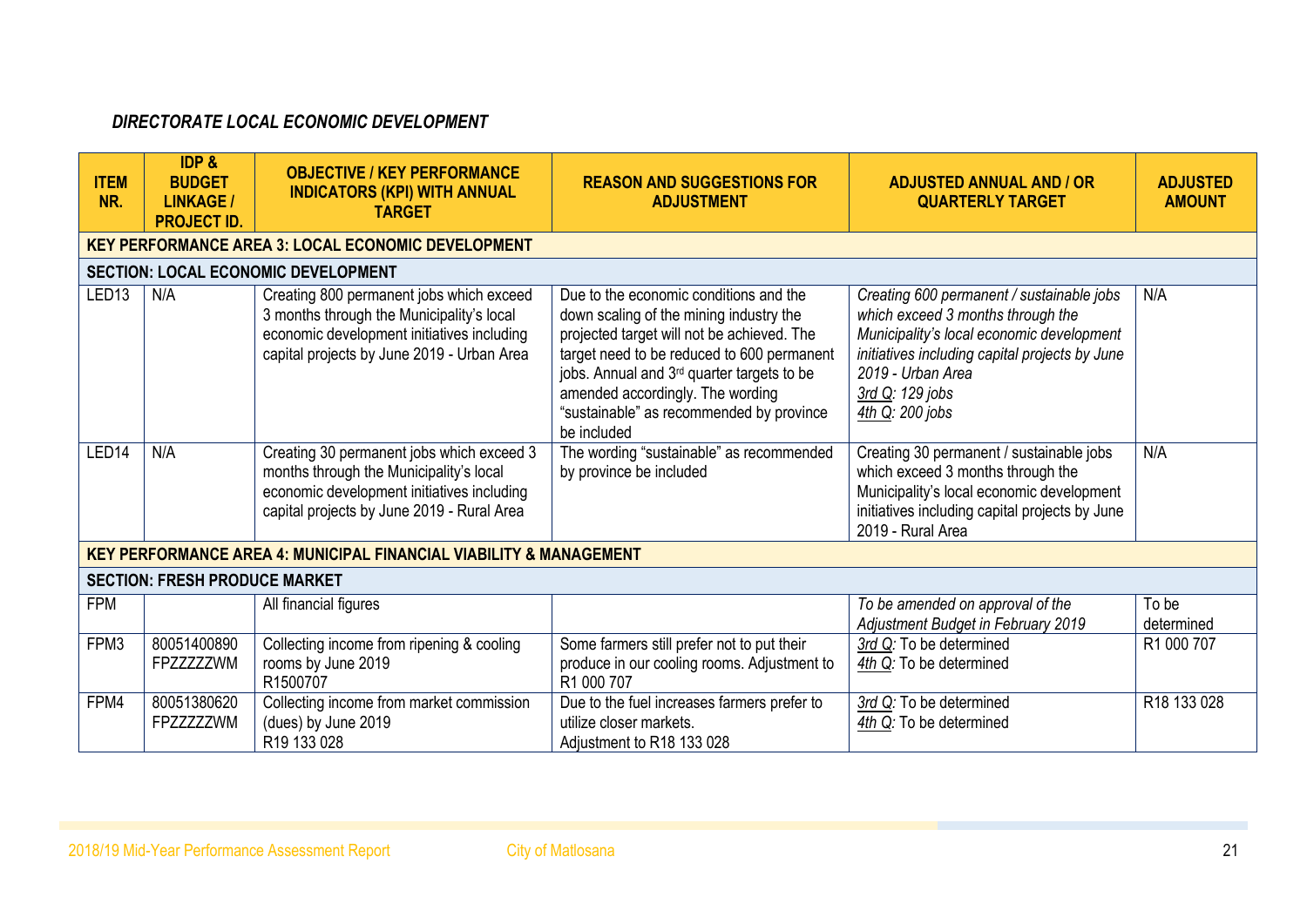## *DIRECTORATE PUBLIC SAFETY*

| <b>ITEM</b><br>NR. | <b>IDP &amp;</b><br><b>BUDGET</b><br><b>LINKAGE /</b><br><b>PROJECT ID.</b> | <b>OBJECTIVE / KEY PERFORMANCE</b><br><b>INDICATORS (KPI) WITH ANNUAL</b><br><b>TARGET</b>                                                                    | <b>REASON AND SUGGESTIONS FOR</b><br><b>ADJUSTMENT</b>                                                                                                                                           | <b>ADJUSTED ANNUAL AND / OR</b><br><b>QUARTERLY TARGET</b>             | <b>ADJUSTED</b><br><b>AMOUNT</b> |
|--------------------|-----------------------------------------------------------------------------|---------------------------------------------------------------------------------------------------------------------------------------------------------------|--------------------------------------------------------------------------------------------------------------------------------------------------------------------------------------------------|------------------------------------------------------------------------|----------------------------------|
|                    |                                                                             | <b>KEY PERFORMANCE AREA 4: MUNICIPAL FINANCIAL VIABILITY &amp; MANAGEMENT</b>                                                                                 |                                                                                                                                                                                                  |                                                                        |                                  |
|                    | <b>SECTION: LICENSING</b>                                                   |                                                                                                                                                               |                                                                                                                                                                                                  |                                                                        |                                  |
| <b>ALL</b>         |                                                                             | All financial figures                                                                                                                                         |                                                                                                                                                                                                  | To be amended on approval of the<br>Adjustment Budget in February 2019 | To be<br>determined              |
| LIS1               | 10151368600<br>PRZZZZZZWM                                                   | Collecting income from driver's licenses<br>(excluding Prodiba fees) by June 2019<br>R7 055 100                                                               | The target has never been achieved for the<br>past years. Target should be reduced to<br>R5 600 000. Adjustment requested. Annual<br>and 3rd & 4th quarter targets to be amended<br>accordingly. | 3rd Q: To be determined<br>4th Q: To be determined                     | R5 600 000                       |
| LIS <sub>2</sub>   | 10151380620<br>PRZZZZZZWM                                                   | Collecting commission from Vehicle<br>Registration and Licensing / renewals which<br>is 20% on all vehicle income, minus 14%<br>VAT by June 2019 - R1 053 939 | Incorrectly / under budgeted. Amount to be<br>adjusted during Adjustment Budget to<br>R10 700 000. Annual and $3^{rd}$ & $4^{th}$ quarter<br>targets to be amended accordingly.                  | 3rd Q: To be determined<br>4th Q: To be determined                     | R10 700 000                      |
| LIS <sub>3</sub>   | 10151400890<br>PRZZZZZZWM                                                   | Collecting income from Motor Vehicle<br>Testing by June 2019<br>R <sub>2</sub> 794                                                                            | The target has never been achieved for the<br>past years. Amount to be adjusted during<br>Adjustment Budget to R460 000. Annual and<br>3rd & 4th quarter targets to be amended<br>accordingly.   | 3rd Q: To be determined<br>4th Q: To be determined                     | R460 000                         |
| LIS4               | 10151060110<br>PRZZZZZZWM                                                   | Collecting income from businesses, hawkers<br>and stands by June 2019<br>R421 387                                                                             | No inspectors of licenses. Amount to be<br>adjusted during Adjustment Budget to<br>R70 000. Annual and 3rd & 4th quarter targets<br>to be amended accordingly.                                   | 3rd Q: To be determined<br>4th Q: To be determined                     | R70 000                          |
|                    | <b>SECTION: TRAFFIC</b>                                                     |                                                                                                                                                               |                                                                                                                                                                                                  |                                                                        |                                  |
| TRA3               | 10201040100P<br><b>RZZZZZZWM</b>                                            | Collecting income on traffic fines by June 2019<br>R6 703 398                                                                                                 | The back office and cameras are not in place<br>yet. Target to be decreased to R2 500 000.<br>Annual and 3rd & 4th quarter targets to be<br>amended accordingly.                                 | 3rd Q: To be determined<br>4th Q: To be determined                     | R <sub>2</sub> 500 000           |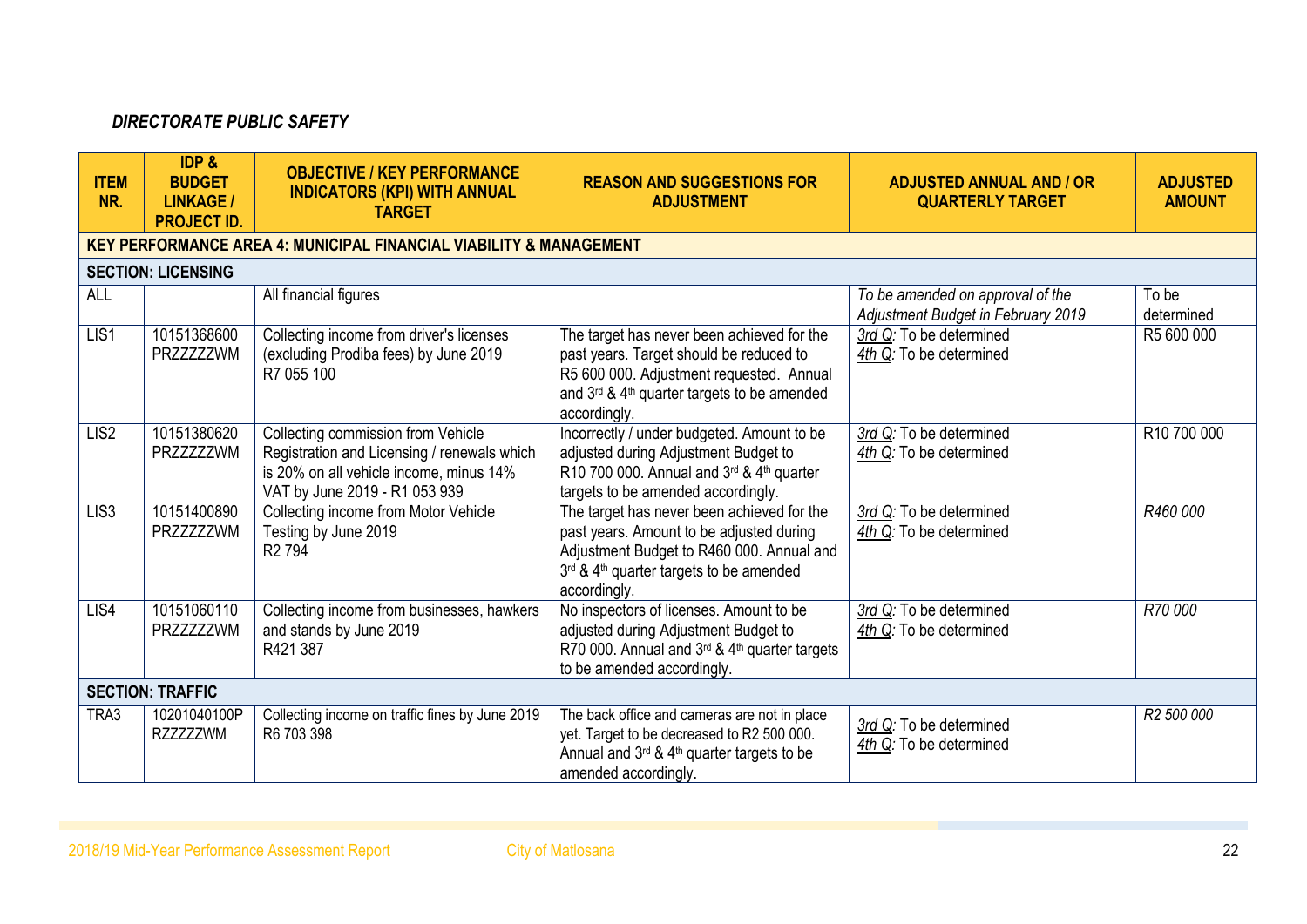# *DIRECTORATE PLANNING AND HUMAN SETTLEMENTS*

| <b>ITEM</b><br>NR. | IDP &<br><b>BUDGET</b><br><b>LINKAGE /</b><br><b>PROJECT ID.</b> | <b>OBJECTIVE / KEY PERFORMANCE</b><br><b>INDICATORS (KPI) WITH ANNUAL</b><br><b>TARGET</b>                                                                                                  | <b>REASON AND SUGGESTIONS FOR</b><br><b>ADJUSTMENT</b>                                                                                                                                                                                                               | <b>ADJUSTED ANNUAL AND / OR</b><br><b>QUARTERLY TARGET</b>                                                                                                                   | <b>ADJUSTED</b><br><b>AMOUNT</b> |
|--------------------|------------------------------------------------------------------|---------------------------------------------------------------------------------------------------------------------------------------------------------------------------------------------|----------------------------------------------------------------------------------------------------------------------------------------------------------------------------------------------------------------------------------------------------------------------|------------------------------------------------------------------------------------------------------------------------------------------------------------------------------|----------------------------------|
|                    |                                                                  | <b>KEY PERFORMANCE AREA 1: SERVICE DELIVERY &amp; INFRASTRUCTURE DEVELOPMENT</b>                                                                                                            |                                                                                                                                                                                                                                                                      |                                                                                                                                                                              |                                  |
|                    | <b>SECTION: HOUSING</b>                                          |                                                                                                                                                                                             |                                                                                                                                                                                                                                                                      |                                                                                                                                                                              |                                  |
| HOU1               | 25102301440<br>PRMRCZZWM                                         | Transferring 500 houses in Khuma, Kanana,<br>Alabama and Jouberton (as per register) by<br>compiling the verification forms for<br>submission to conveyancers for transfer by<br>June 2019. | The compilation of the verification forms are<br>done concurrent with the registration forms.<br>The section is compiling the verification<br>forms and hand it immediately over to the<br>conveyancers. The 3rd & 4th quarter targets<br>to be amended accordingly. | 3rd Q: Compiling verification forms and<br>250 Registrations done.<br>R <sub>128</sub> 688<br>4th Q: Compiling verification forms and<br>250 Registrations done.<br>R257 377 | N/A                              |
| HOU <sub>2</sub>   | N/A                                                              | Resolving 100% of all housing disputes in<br>the KOSH area by June 2019                                                                                                                     | Due to external factors such as non-<br>attendance of members and dispute parties,<br>the projected target will not be met. Target<br>need to be reduced to 20%. Annual and 3rd &<br>4 <sup>th</sup> quarter targets to be amended<br>accordingly.                   | Resolving 20% of all housing disputes in<br>the KOSH area by June 2019<br>20% No. received / No. resolved<br><u>3rd Q:</u><br>20% No. received / No. resolved<br>$4th$ Q:    | N/A                              |
|                    |                                                                  | <b>KEY PERFORMANCE AREA 4: MUNICIPAL FINANCIAL VIABILITY &amp; MANAGEMENT</b>                                                                                                               |                                                                                                                                                                                                                                                                      |                                                                                                                                                                              |                                  |
|                    |                                                                  | <b>SECTION: TOWN-PLANNING AND BUILDING SURVEY</b>                                                                                                                                           |                                                                                                                                                                                                                                                                      |                                                                                                                                                                              |                                  |
| TP <sub>1</sub>    | 25151385230<br>PRZZZZZZWM                                        | Collecting income from building plan<br>applications by June 2019<br>R873 990                                                                                                               | The set target amount could not be achieved<br>due to the application received is not within<br>the control of the section. Amount to be                                                                                                                             | 3rd Q: To be determined<br>4th Q: To be determined                                                                                                                           | R570 000                         |
| TP <sub>2</sub>    | 25201424530<br>PRZZZZZZWM                                        | Collecting income from land use /<br>development applications by June 2019<br>R <sub>186</sub> 293                                                                                          | reduced during the adjustment budget.<br>Annual and 3rd & 4th quarter targets to be<br>amended accordingly.                                                                                                                                                          | 3rd Q: To be determined<br>4th Q: To be determined                                                                                                                           | R75 000                          |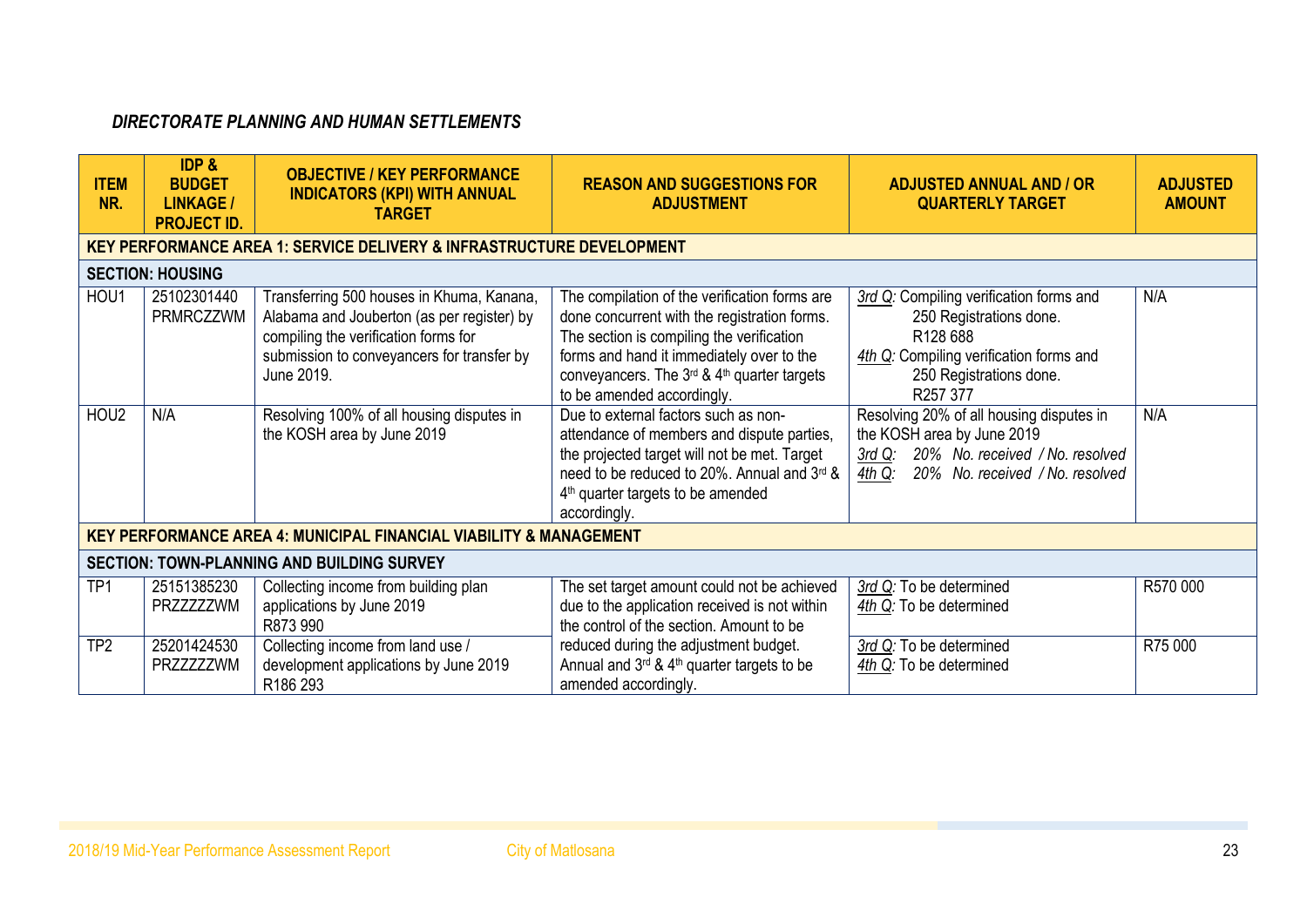# *OFFICE OF THE MUNICIPAL MANAGER AND ALL DIRECTORATES*

| <b>ITEM</b><br>NR.                                                               | <b>IDP &amp;</b><br><b>BUDGET</b><br><b>LINKAGE /</b><br><b>PROJECT ID.</b> | <b>OBJECTIVE / KEY PERFORMANCE</b><br><b>INDICATORS (KPI) WITH ANNUAL</b><br><b>TARGET</b>                                                                                                                | <b>REASON AND SUGGESTIONS FOR</b><br><b>ADJUSTMENT</b>                                                                                                                                                                                                                                                                                                                                                       | <b>ADJUSTED ANNUAL AND / OR</b><br><b>QUARTERLY TARGET</b>                                                                                                                                                                                                                                                                                          | <b>ADJUSTED</b><br><b>AMOUNT</b> |
|----------------------------------------------------------------------------------|-----------------------------------------------------------------------------|-----------------------------------------------------------------------------------------------------------------------------------------------------------------------------------------------------------|--------------------------------------------------------------------------------------------------------------------------------------------------------------------------------------------------------------------------------------------------------------------------------------------------------------------------------------------------------------------------------------------------------------|-----------------------------------------------------------------------------------------------------------------------------------------------------------------------------------------------------------------------------------------------------------------------------------------------------------------------------------------------------|----------------------------------|
| <b>KEY PERFORMANCE AREA 1: SERVICE DELIVERY &amp; INFRASTRUCTURE DEVELOPMENT</b> |                                                                             |                                                                                                                                                                                                           |                                                                                                                                                                                                                                                                                                                                                                                                              |                                                                                                                                                                                                                                                                                                                                                     |                                  |
| DIRECTORATE: TECHNICAL AND INFRASTRUCTURE                                        |                                                                             |                                                                                                                                                                                                           |                                                                                                                                                                                                                                                                                                                                                                                                              |                                                                                                                                                                                                                                                                                                                                                     |                                  |
| <b>SECTION: PMU</b>                                                              |                                                                             |                                                                                                                                                                                                           |                                                                                                                                                                                                                                                                                                                                                                                                              |                                                                                                                                                                                                                                                                                                                                                     |                                  |
| MM9<br>DTI7<br>DCS7<br>FO <sub>8</sub><br>LED7<br>PS7<br>DPHS7<br>DCD7           | N/A                                                                         | Ensuring that 100% of SLA / lease<br>agreements received director comments<br>within 7 working days of receival in terms of<br>all allocated contracts as received from the<br>legal section by June 2019 | The turn-around time for SLA's according to<br>the appointment letter is 14 days. In some<br>instances more than one director need to<br>comment on information. The timeframe of 7<br>working days for comments is then to long.<br>The comment time need to be reduced to 3<br>working days to comply with the prescribed<br>timeframe. Annual and 3rd & 4th quarter<br>targets to be amended accordingly. | Ensuring that 100% of SLA / lease<br>agreements received director comments<br>within 3 working days of receival in terms<br>of all allocated contracts as received from<br>the legal section by June 2019<br>No received / No<br>3rd Q: 100%<br>comments within 3 working days<br>No received / No<br>4th Q: 100%<br>comments within 3 working days | N/A                              |
| ALL                                                                              | N/A                                                                         | All financial figures                                                                                                                                                                                     |                                                                                                                                                                                                                                                                                                                                                                                                              | To be amended on approval of the<br>Adjustment Budget in February 2019                                                                                                                                                                                                                                                                              | To be<br>determined              |
| ALL                                                                              | N/A                                                                         | corrected                                                                                                                                                                                                 | That all objectives, KPI's and annual targets which do not comply with the AG's recommendations and/or "smart" principle, be                                                                                                                                                                                                                                                                                 |                                                                                                                                                                                                                                                                                                                                                     | N/A                              |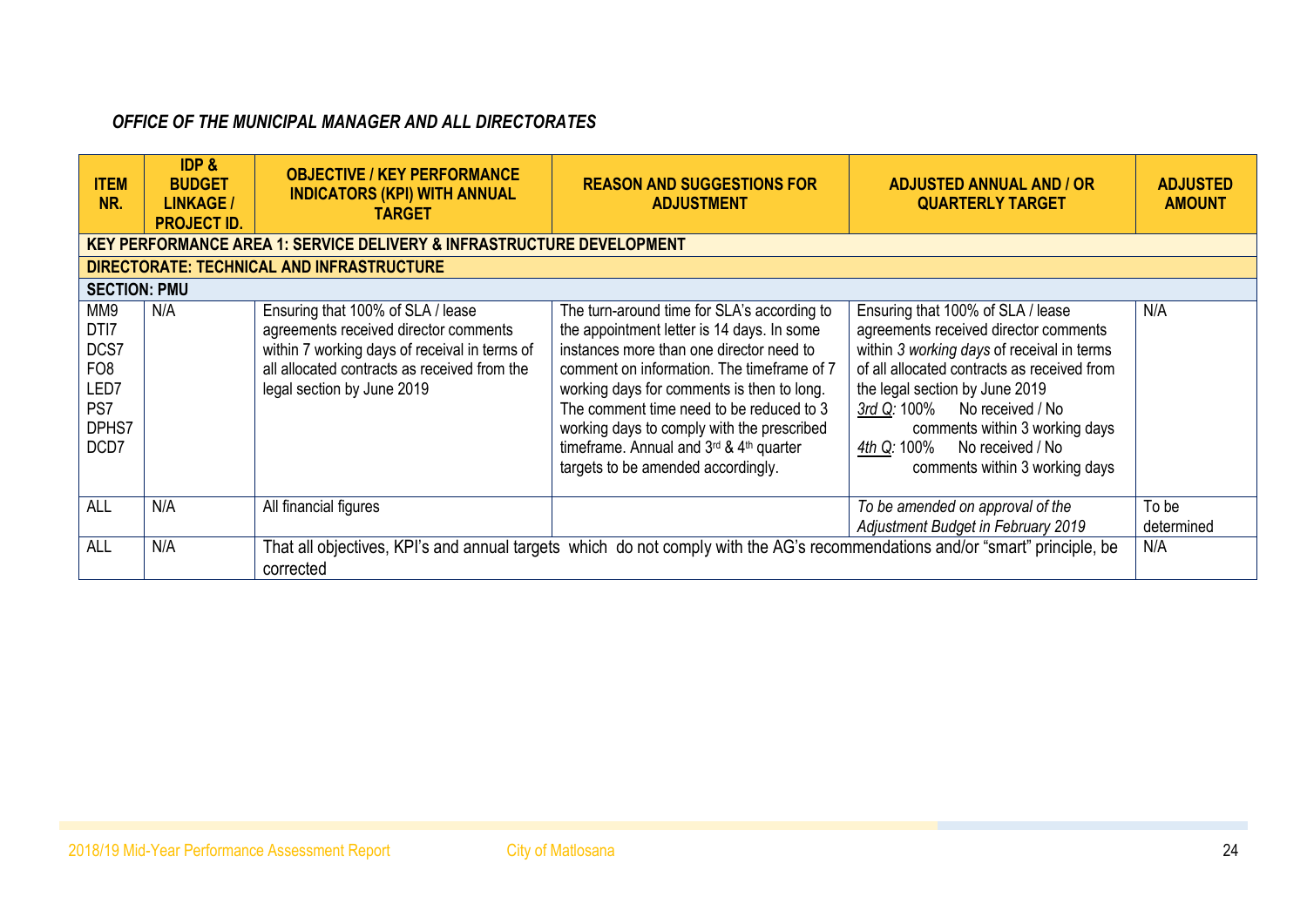### **8. RECOMMENDATION**

- a) That cognisance be taken of the Mid-Year Assessment report for the period 1 July 2018 to 31 December 2018.
- b) That a request for an Adjustment Budget, in terms of the results of the 2018/19 Mid-Year Budget and Performance Assessment be noted and approved.
- c) That the 2018/19 Service Delivery and Budget Implementation Plan, which formed the basis of the mid-year assessment, be approved with the necessary adjustments.
- d) That the adjustments on the 2018/19 Mid-Year Performance Assessment Service Delivery and Budget Implementation Plan, with the necessary budget adjustments be signed by the Section 54A and Section 56 managers and that it be attached to their performance agreements and forwarded to National and Provincial Treasury.
- e) That in terms of chapter 4 section 72 of the Municipal Finance Management Act, Act 56 of 2003 the Mid-Year Budget and Performance Assessment report be submitted to the National and Provincial Treasury by not later than the 25 January 2019.
- f) That the Accounting Officer submit the Mid-Year and Performance Assessment report to the Executive Mayor for tabling in Council.
- g) That the amendments on the MIG projects be updated after the approval of the Adjustment Budget.
- h) That all financial figures be updated after the approval of the Adjustment Budget.
- i) That the 2018/19 SDBIP, IDP and budget be aligned accordingly.